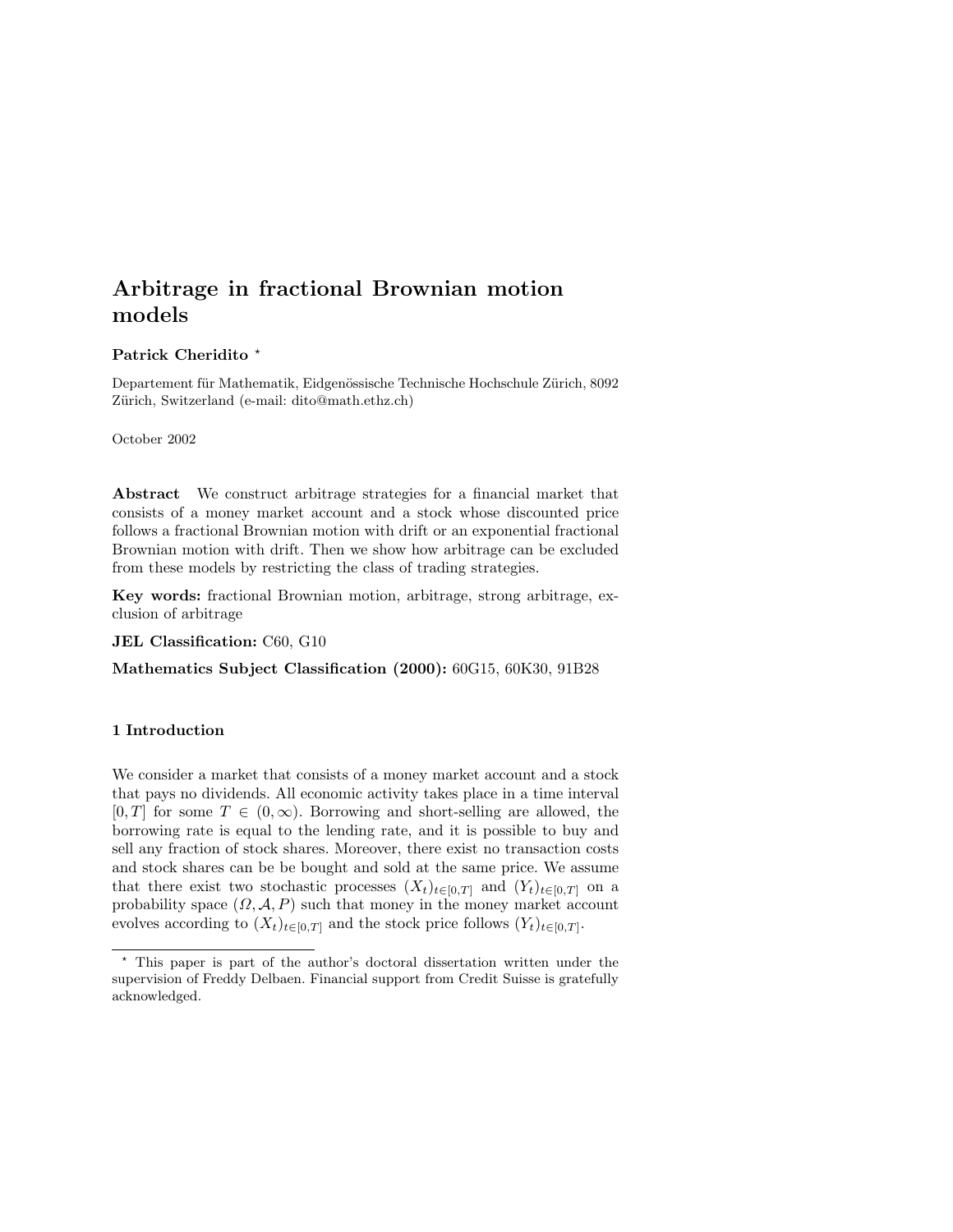A fractional Brownian motion (fBm) with Hurst parameter  $H \in (0, 1]$ , is a continuous, centered Gaussian process  $(B_t^H)_{t \in \mathbb{R}}$  with covariance

$$
Cov\left(B_t^H, B_s^H\right) = \frac{1}{2} \left( |t|^{2H} + |s|^{2H} - |t - s|^{2H} \right), \, t, s \in \mathbb{R}.
$$
 (1.1)

 $B^{\frac{1}{2}}$  is a two-sided Brownian motion. The paths of  $B^1$  are straight lines with a normally distributed slope. For  $H \in (\frac{1}{2}, 1]$  the correlation of two increments of  $B^H$  over non-interlapping time-intervals is positive, and for  $H \in (0, \frac{1}{2})$ <br>it is negative. It can easily be seen from (1.1) that  $E[(B_t^H - B_s^H)^2] =$ =  $|t-s|^{2H}$ . Hence, Kolmogorov's continuity criterion applies (see e.g. Theorem I.2.1 in Revuz and Yor (1999)), and it follows that almost all paths of  $B<sup>H</sup>$  are locally Hölder continuous of order  $\alpha$  for every  $\alpha < H$ . Furthermore,  $B<sup>H</sup>$  has stationary increments and is H-self-similar, that is, for all  $a > 0$ ,  $(B_{at}^H)_{t\in\mathbb{R}}$  has the same distribution as  $(a^H B_t^H)_{t\in\mathbb{R}}$ . More details about fBm can be found in Section 7.2 of Samorodnitsky and Taqqu (1994). We call

$$
X_t = 1, \quad Y_t = Y_0 + \nu t + \sigma B_t^H, \ t \in [0, T], \tag{1.2}
$$

the fractional Bachelier model and

$$
X_t = \exp(rt), \quad Y_t = Y_0 \exp(\{r + \nu\} t + \sigma B_t^H), \ t \in [0, T],
$$
 (1.3)

the fractional Samuelson model or fractional Black-Scholes model. For the moment we assume that  $Y_0$ ,  $\sigma$  are positive constants and  $\nu$ , r are real constants, but all our results will also hold true if  $\nu t$  is replaced by any function in  $C^1(\mathbb{R}_+)$  and rt by an arbitrary right-continuous stochastic process. For a discussion of the empirical evidence of correlation in stock price returns see e.g Cutland et al. (1995) or Willinger et al. (1999) and the references therein.

For  $H \in (0, \frac{1}{2}) \cup (\frac{1}{2}, 1), (B_t^H)_{t \geq 0}$  is not a semimartingale (see e.g. Liptser and Shiryaev (1989) or Rogers (1997)). Hence, it immediately follows from Theorem 7.2 of Delbaen and Schachermayer (1994) that in both models (1.2) and (1.3) there exists a weak form of arbitrage called 'free lunch with vanishing risk' consisting of simple integrands that are predictable with respect to the smallest filtration that satisfies the usual assumptions and contains the filtration generated by the discounted stock price process. Rogers (1997), Shiryaev (1998) and Salopek (1998) give arbitrage strategies for fBm models.

Rogers (1997) constructs arbitrage for the fractional Bachelier model (1.2). His strategy consists of a combination of buy and hold strategies and works for all Hurst parameters  $H \in (0, \frac{1}{2}) \cup (\frac{1}{2}, 1)$ . However, as selfsimilarity of the process  $Y$  is essential for its construction, Rogers' arbitrage only exists in the case  $\nu = 0$ , i.e.  $Y_t = Y_0 + \sigma B_t^H$ . Moreover, Rogers models  $Y_t$  for  $t \in (-\infty, 0]$  and to generate a profit on the time interval  $[-1, 0)$ , his arbitrage strategy needs to know the whole history of Y from time  $-\infty$ until the present.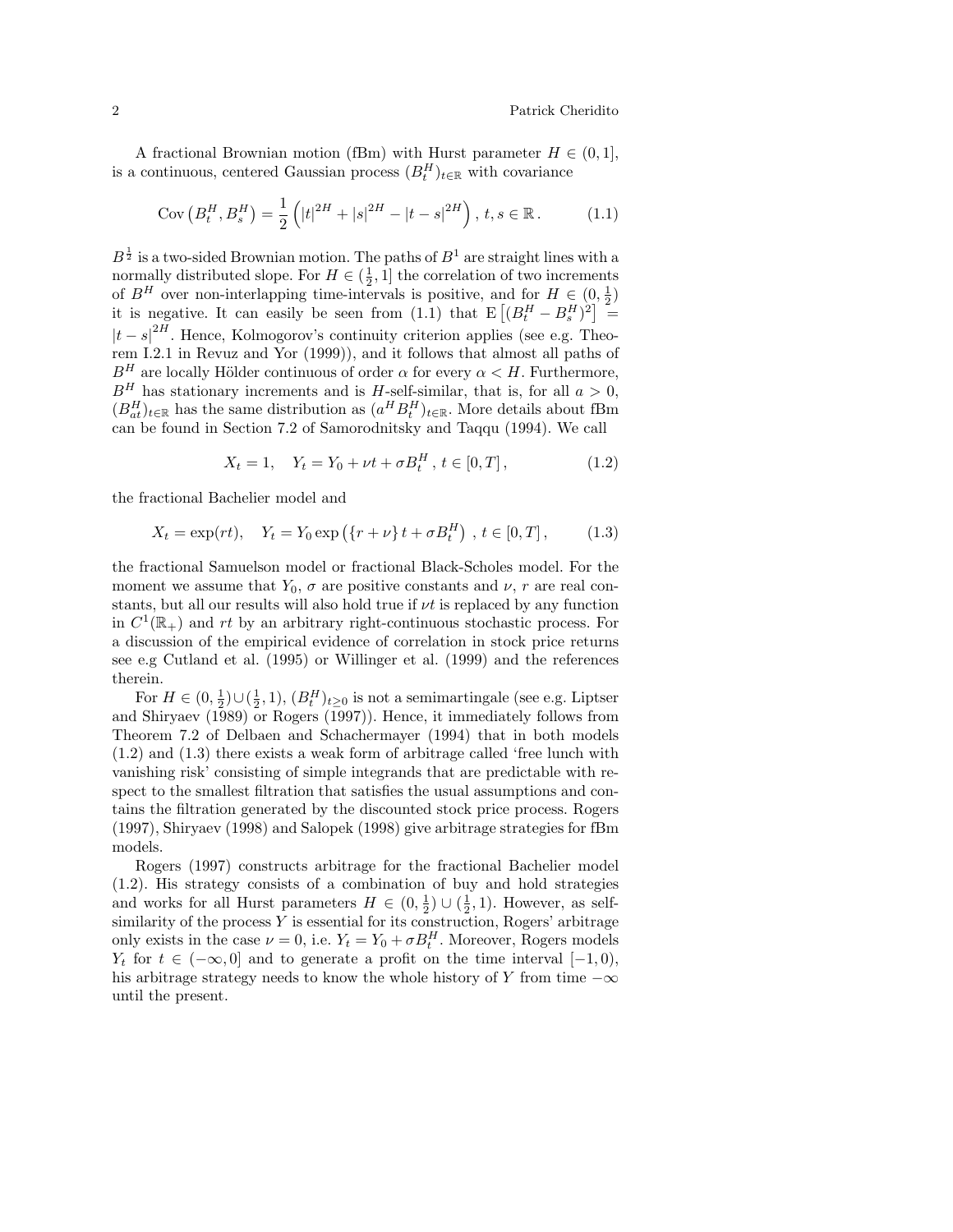In Shiryaev (1998) only the case  $H \in (\frac{1}{2}, 1)$  is treated. An integral with respect to  $B<sup>H</sup>$  is defined and it is indicated how it can be shown that for regular enough functions  $F$ , the modified Itô formula

$$
dF(t, B_t^H) = \partial_1 F(t, B_t^H)dt + \partial_2 F(t, B_t^H)dB_t^H
$$
\n(1.4)

holds. Using this for the fractional Bachelier model (1.2) with  $H \in (\frac{1}{2}, 1)$ , one can choose a  $c > 0$  and set

$$
\vartheta_t^0 := -c \left(\nu t + \sigma B_t^H\right)^2 - 2cY_0 \left(\nu t + \sigma B_t^H\right), \quad \vartheta_t^1 := 2c \left(\nu t + \sigma B_t^H\right)
$$

to obtain

$$
\vartheta_t^0 X_t + \vartheta_t^1 Y_t = \vartheta_0^0 X_0 + \vartheta_0^1 Y_0 + \int_0^t \vartheta_u^1 dY_u = c \left( \nu t + \sigma B_t^H \right)^2.
$$

Hence, if continuous adjustment of the portfolio is allowed,  $(\vartheta^0, \vartheta^1)$  is a self-financing arbitrage strategy for the fractional Bachelier model. For the fractional Samuelson model (1.3) with  $H \in (\frac{1}{2}, 1)$ , one can set for all  $c > 0$ ,

$$
\vartheta_t^0 := cY_0 \left\{ 1 - \exp\left( 2\nu t + 2\sigma B_t^H \right) \right\}, \quad \vartheta_t^1 := 2c \left\{ \exp\left( \nu t + \sigma B_t^H \right) - 1 \right\}.
$$

It follows from (1.4) that

$$
\vartheta_t^0 X_t + \vartheta_t^1 Y_t = \vartheta_0^0 X_0 + \vartheta_0^1 Y_0 + \int_0^t \vartheta_u^0 dX_u + \int_0^t \vartheta_u^1 dY_u
$$
  
=  $cY_0 \exp(rt) \left\{ \exp \left(\nu t + \sigma B_t^H\right) - 1 \right\}^2$ ,

which shows that  $(\vartheta^0, \vartheta^1)$  is a self-financing arbitrage strategy for the fractional Samuelson model.

More generally, it follows from Young's theorem on Stieltjes integrability (see Young (1936)) that if a stochastic process  $(Y_t)_{t\geq 0}$  is almost surely continuous and of bounded p-variation for some  $p < 2$  (this is the case for Y in (1.2) and (1.3) when  $H \in (\frac{1}{2}, 1)$ ), then for a real function f on R that is locally Lipschitz, the path-wise Riemann-Stieltjes integral  $\int_0^t f(Y_u)dY_u$ exists for all  $t \geq 0$  and equals  $F(Y_t) - F(Y_0)$ , where  $F' = f$ . In Salopek (1998) this is used to construct a self-financing arbitrage strategy for two financial assets whose price processes  $X$  and  $Y$  are almost surely continuous, of bounded p-variation for some  $p < 2$  and such that  $X_t \neq Y_t$  for all t.

In this paper we want to do the following two things: for a class of models that contains (1.2) and (1.3) for all  $H \in (0, \frac{1}{2}) \cup (\frac{1}{2}, 1)$ , first, construct as simple as possible arbitrage strategies and secondly, find an as big as possible class of trading strategies that does not contain arbitrage.

The structure of the paper is as follows: In Section 2 we introduce different classes of trading strategies and define the notions of 'free lunch with vanishing risk', 'arbitrage' and 'strong arbitrage'. In Section 3 we construct arbitrage strategies. As in Rogers (1997) our arbitrage strategies consist of combinations of buy and hold strategies. Therefore we need no integration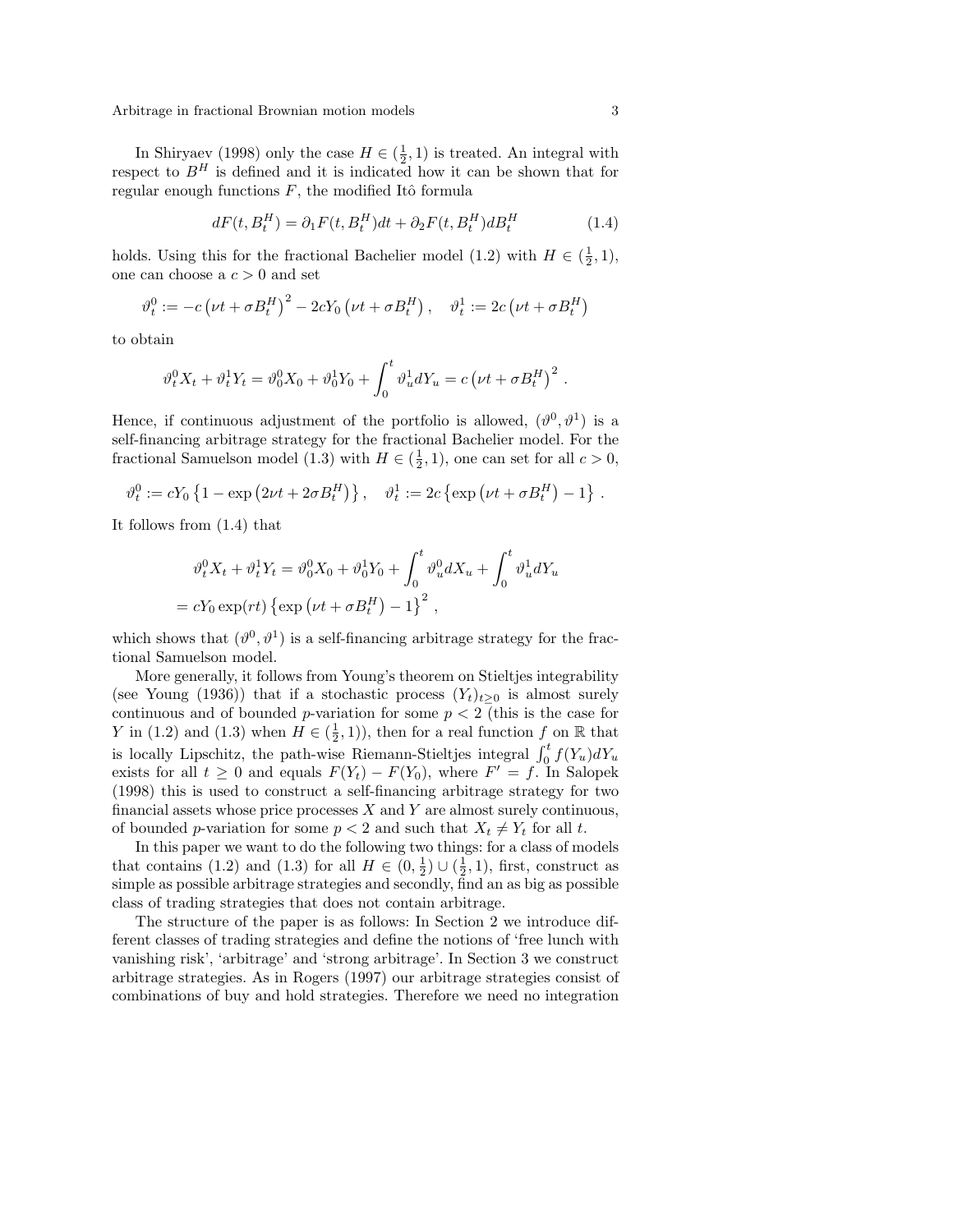theory for fBm. Moreover, to generate a profit on the time interval  $[0, T]$ , our strategies need only know the history of the discounted stock price  $Y/X$ from time 0 on. However, these strategies can only be performed if it is possible to buy and sell within arbitrarily small time intervals. In Section 4 we show that arbitrage can be ruled out from models of the form (1.2) and  $(1.3)$  by introducing a minimal amount of time  $h > 0$  that must lie between two consecutive transactions.

#### 2 Trading strategies

In this section the time interval is an arbitrary compact interval  $[a, b]$ . Money can be invested in a money market account where money grows according to a stochastic process  $(X_t)_{t\in[a,b]}$  and a stock whose price follows a stochastic process  $(Y_t)_{t\in[a,b]}$ . We first give the definition of different notions of arbitrage and specify the trading strategies afterwards. For the time being a trading strategy is just a pair  $\vartheta = (\vartheta^0, \vartheta^1)$  of stochastic processes  $(\vartheta_t^0)_{t \in [a,b]}$  and  $(\vartheta_t^1)_{t\in[a,b]}$ .  $\vartheta_t^0 X_t$  describes the money in the money market account at time t and  $\hat{\theta}_t^1$  the number of stock shares held at time t. Hence, the evolution of the portfolio value of a strategy  $\vartheta$  is given by

$$
V_t^{\vartheta} := \vartheta_t^0 X_t + \vartheta_t^1 Y_t, \ t \in [a, b].
$$

Since we want to use  $X$  as numéraire, we require it to be positive. We set

$$
\tilde{Y}_t := \frac{Y_t}{X_t} \quad \text{and} \quad \tilde{V}_t^{\vartheta} := \frac{V_t^{\vartheta}}{X_t}, t \in [a, b].
$$

**Definition 2.1** Let  $\xi$  be a  $[0, \infty]$ -valued random variable with  $P[\xi > 0] > 0$ .

a) A sequence of trading strategies  $\{\vartheta(n)\}_{n=1}^{\infty}$  is a  $\xi$ -FLVR ( $\xi$ -free lunch with vanishing risk) if

$$
\lim_{n \to \infty} \left( \tilde{V}_b^{\vartheta(n)} - \tilde{V}_a^{\vartheta(n)} \right) = \xi \quad in \ probability, \ and
$$
\n
$$
\lim_{n \to \infty} \left\| \left( \tilde{V}_b^{\vartheta(n)} - \tilde{V}_a^{\vartheta(n)} \right)^{-} \right\|_{\infty} = 0.
$$

 $\{\vartheta(n)\}_{n=1}^{\infty}$  is a FLVR if it is a  $\xi'$ -FLVR for some  $[0,\infty]$ -valued random variable  $\xi'$  with  $P[\xi' > 0] > 0$ .

- b) A trading strategy  $\vartheta$  is a  $\xi$ -arbitrage if  $\tilde{V}^{\vartheta}_b \tilde{V}^{\vartheta}_a = \xi$  almost surely.  $\vartheta$  is an arbitrage if it is a  $\xi'$ -arbitrage for some  $[0,\infty]$ -valued random variable  $\xi'$  with  $P[\xi' > 0] > 0$ .
- c) A trading strategy  $\vartheta$  is a strong arbitrage if there exists a constant  $c > 0$ such that  $\tilde{V}_b^{\vartheta} - \tilde{V}_a^{\vartheta} \ge c$  almost surely.

It is clear that we must put certain restrictions on a trading strategy to give it an economic meaning. First of all, trading strategies should only be based on available information. To describe the evolution of information we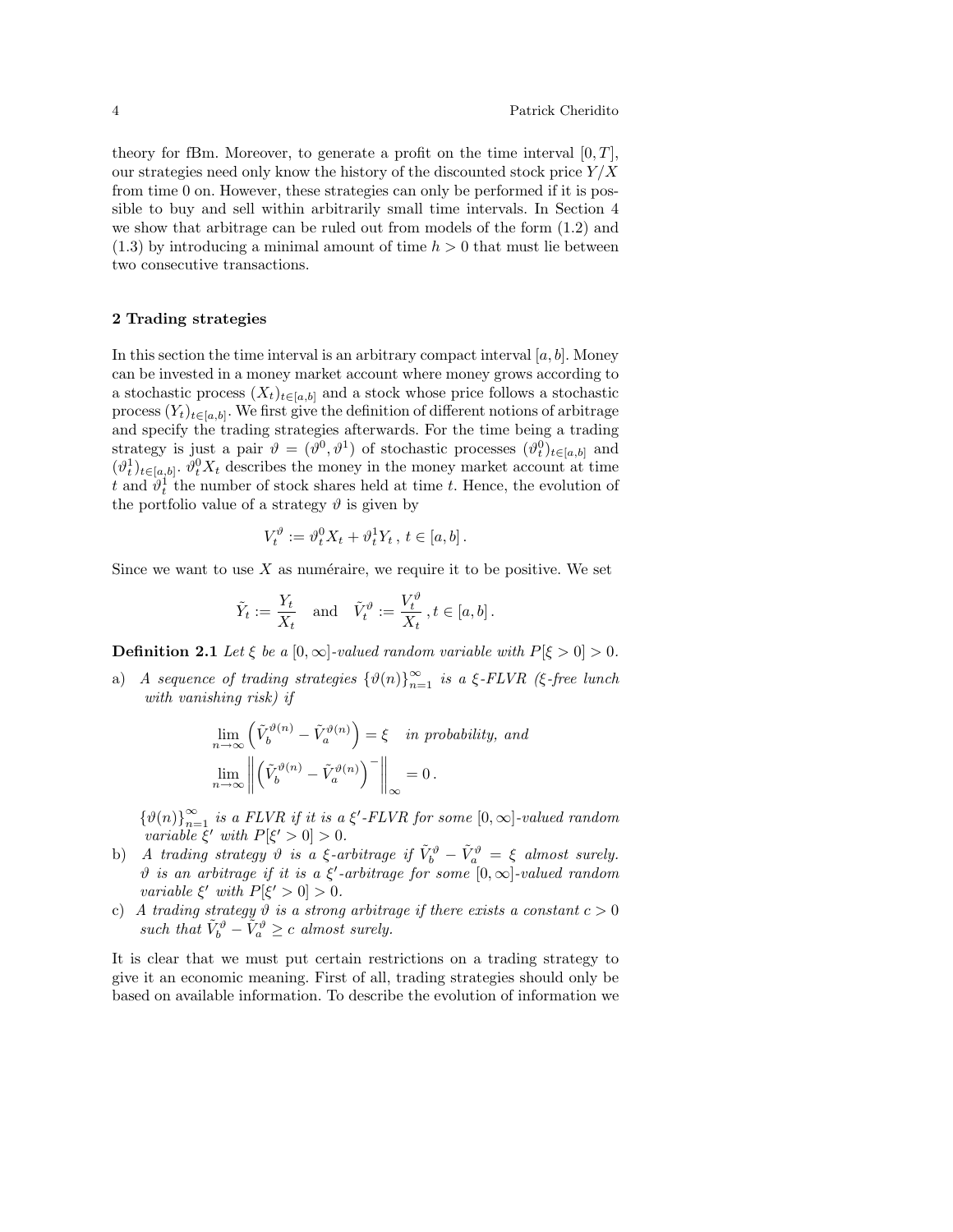introduce a family of  $\sigma$ -algebras  $\mathbb{F} = (\mathcal{F}_t)_{t \in [a,b]}$ . We assume that at any time  $t \in [a, b]$ ,  $X_t$  and  $Y_t$  can be observed and no information is lost over time. In other words, F is a filtration and

$$
\mathcal{F}_t^{X,Y} := \sigma\left( (X_u)_{u \in [0,t]}, (Y_u)_{u \in [0,t]} \right) \subset \mathcal{F}_t \quad \text{for all } t \in [a,b].
$$

Note that

$$
\mathcal{F}_t^{\tilde{Y}} := \sigma\left(\left(\tilde{Y}_u\right)_{u \in [0,t]}\right) \subset \mathcal{F}_t^{X,Y} \quad \text{for all } t \in [a,b].
$$

Furthermore, we require  $X$  and  $Y$  to be progressively measurable with respect to  $F$ . This is in particular the case when X and Y are rightcontinuous, and it ensures that for all  $\mathbb{F}\text{-stopping times }\tau$ , the stopped processes  $(X_{\tau \wedge t})_{t \in [a,b]}$  and  $(Y_{\tau \wedge t})_{t \in [a,b]}$  are also progressively measurable with respect to  $\mathbb F$ . To construct arbitrage in fBm models of the form  $(1.2)$ or (1.3) it is enough to consider combinations of buy and hold strategies.

#### Definition 2.2

a) The set of simple predictable integrands is given by

 $S(\mathbb{F}) := \{g_0 1_{\{a\}} + \sum_{j=1}^{n-1} g_j 1_{(\tau_j, \tau_{j+1}]} : n \geq 2, a = \tau_1 \leq \ldots \leq \tau_n = b;$ all  $\tau_j$ 's are  $\mathbb F$ -stopping times;  $g_0$  is a real,  $\mathcal{F}_a$ -measurable random variable; and the other  $g_j$ 's are real,  $\mathcal{F}_{\tau_j}$ -measurable random variables} .

The class of simple predictable trading strategies is given by The class of simple preatclable trading strength  $\Theta^{\mathbf{S}}(\mathbb{F}) := \{ \vartheta = (\vartheta^0, \vartheta^1) : \vartheta^0, \vartheta^1 \in \mathbf{S}(\mathbb{F}) \}.$ 

b) The set of almost simple predictable integrands is given by **aS**(F) :=  $\{g_0 1_{\{a\}} + \sum_{j=1}^{\infty} g_j 1_{(\tau_j, \tau_{j+1}]} : a = \tau_1 \leq \tau_2 \leq \ldots \leq b;$ all  $\tau_j$ 's are  $\mathbb F$ -stopping times;  $g_0$  is a real,  $\mathcal{F}_a$ -measurable random variable; the other  $g_j$ 's are real,  $\mathcal{F}_{\tau_j}$ -measurable random variables;  $P[\exists j \text{ such that } \tau_j = b] = 1$ .

The class of almost simple predictable trading strategies is given by *The class of aim*<br> $\Theta^{aS}(\mathbb{F}) := \{ \vartheta =$  $^{\rm o}$  $\stackrel{st}{\vartheta^0,\vartheta^1})$  $e\,\,$ preactable tradi $:\,\vartheta^0,\vartheta^1\in\mathbf{aS}(\mathbb{F})\}$ .

c) For  $\vartheta^1 = \{\vartheta = (v^r, v^r) : v^r, v \in \mathbf{a} \mathbf{S}(\mathbb{F})\}$ .<br>
(c) For  $\vartheta^1 = g_0 1_{\{a\}} + \sum_{j=1}^{\infty} g_j 1_{(\tau_j, \tau_{j+1}]} \in \mathbf{a} \mathbf{S}(\mathbb{F})$  we define  $\vartheta^1\cdot Y$ ¢  $t^2 = 90^1\{a\}$  +  $\sum_{j=1}$   $g_j$  1 $(\tau_{j, \tau_{j+1}})$  ∈ **a**3(*\*F) *we*<br>  $t^2$  : =  $\sum_{j=1}^{\infty} g_j(Y_{\tau_{j+1}\wedge t} - Y_{\tau_j\wedge t}), t \in [a, b]$ . (Note that this is almost surely a sum of finitely many terms and the process  $((\vartheta^1 \cdot Y)_t)_{t \in [a,b]}$  is progressively measurable because  $(Y_t)_{t\in[a,b]}$  is.)

**Definition 2.3** Let  $\vartheta = (\vartheta^0, \vartheta^1) \in \Theta^{\mathbf{aS}}(\mathbb{F})$ . There exist stopping times

$$
a=\tau_1\leq \tau_2\leq \ldots \leq b
$$

such that  $\vartheta^0$  and  $\vartheta^1$  can be written in the form

$$
\vartheta^0 = f_0 1_{\{a\}} + \sum_{j=1}^{\infty} f_j 1_{(\tau_j, \tau_{j+1}]}, \quad \vartheta^1 = g_0 1_{\{a\}} + \sum_{j=1}^{\infty} g_j 1_{(\tau_j, \tau_{j+1}]}. \tag{2.1}
$$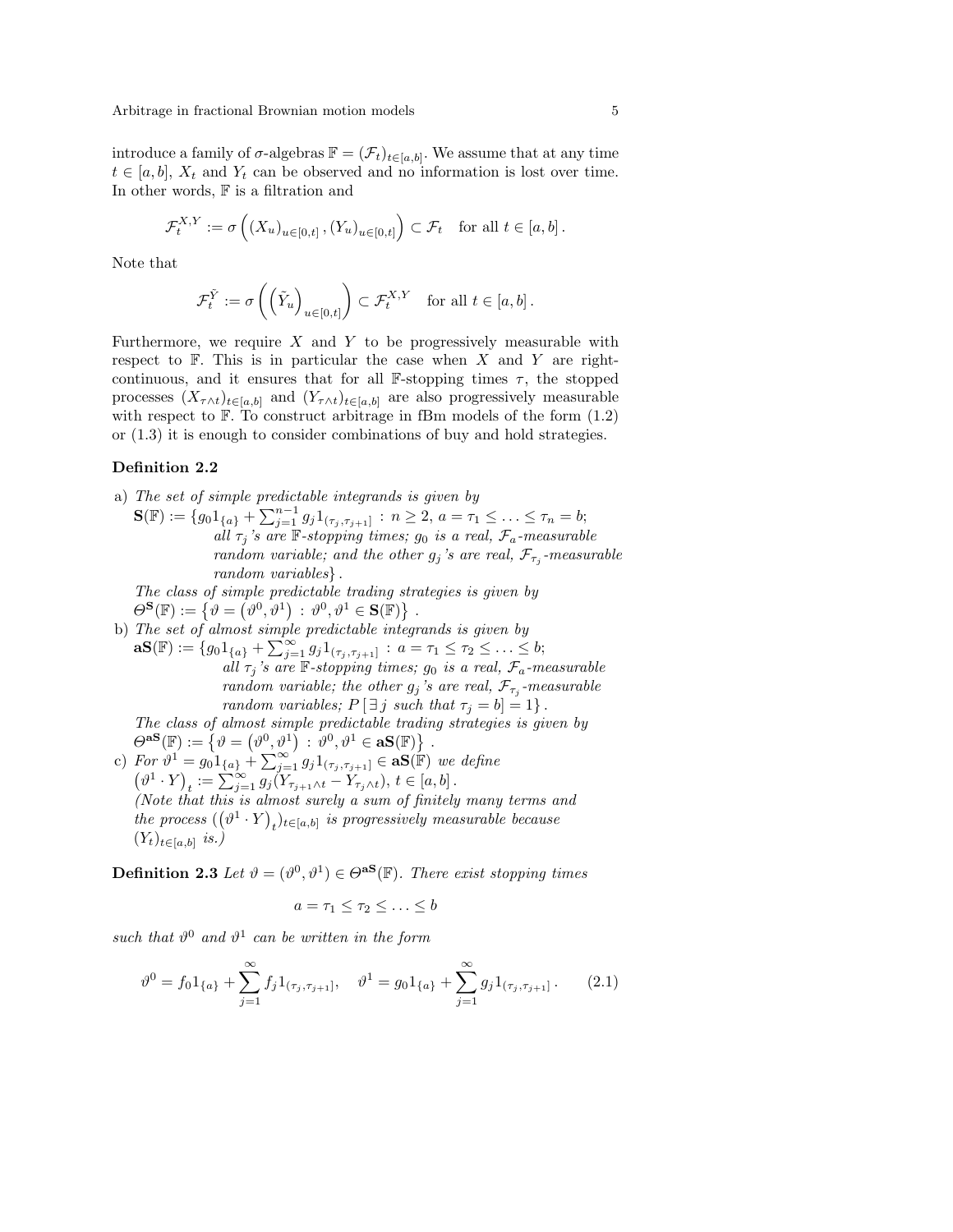We set  $\tau_0 = a - 1$  and call  $\vartheta$  self-financing for  $(X, Y)$  if for all  $j \geq 1$ ,  $k = 1, \ldots, j \text{ and } l \geq 0,$ 

$$
1_{\{\tau_{j-k} < \tau_{j-k+1} = \tau_{j+l} < \tau_{j+l+1}\}} \left\{ (f_{j+l} - f_{j-k}) X_{\tau_j} + (g_{j+l} - g_{j-k}) Y_{\tau_j} \right\} \stackrel{\text{a.s.}}{=} 0. \tag{2.2}
$$

(Note that property  $(2.2)$  is independent of the representation  $(2.1)$  of  $\vartheta$ .) Furthermore, we set

$$
\Theta_{\mathrm{sf}}^{\mathbf{S}}(\mathbb{F}) := \{ \vartheta \in \Theta^{\mathbf{S}}(\mathbb{F}) : \vartheta \text{ is self-financing} \} \text{ and}
$$

$$
\Theta_{\mathrm{sf}}^{\mathbf{aS}}(\mathbb{F}) := \{ \vartheta \in \Theta^{\mathbf{aS}}(\mathbb{F}) : \vartheta \text{ is self-financing} \} .
$$

**Proposition 2.4** Let  $\vartheta = (\vartheta^0, \vartheta^1) \in \Theta^{aS}(\mathbb{F})$ . Then the following are equivalent:

- (i)  $\vartheta$  is self-financing for  $(X, Y)$ ¡
- (ii) almost surely,  $V_t^{\vartheta} = V_a^{\vartheta} +$  $\vartheta^0\cdot X$ ¢  $_t$  + ¡  $\vartheta^1\cdot Y$ ¢ t for all  $t \in [a, b]$
- (iii)  $\vartheta$  is self-financing for  $(1, \tilde{Y})$  $\frac{1}{2}$
- (iv) almost surely,  $\tilde{V}_t^{\vartheta} = \tilde{V}_a^{\vartheta} +$  $\vartheta^1\cdot \tilde Y$ ´  $for \ all \ t \in [a, b]$

*Proof* Let  $a = \tau_1 \leq \tau_2 \leq \ldots \leq b$  be an increasing sequence of F-stopping times such that

$$
\vartheta^0 = f_0 1_{\{a\}} + \sum_{j=1}^{\infty} f_j 1_{(\tau_j, \tau_{j+1}]}, \quad \vartheta^1 = g_0 1_{\{a\}} + \sum_{j=1}^{\infty} g_j 1_{(\tau_j, \tau_{j+1}]}.
$$

(i)  $\Rightarrow$  (ii): It follows from (i) that there exists a measurable  $\Omega' \subset \Omega$  with  $P[\Omega'] = 1$  such that for each  $\omega \in \Omega'$ , equation (2.2) holds for all  $j \geq 1$ ,  $k = 1, \ldots, j$  and  $l \geq 0$  simultaneously. For  $t = a$ , the equation in (ii) holds for all  $\omega \in \Omega$ . Furthermore, there exists a measurable  $\Omega'' \subset \Omega'$  with  $P[\Omega''] = 1$  such that for all  $\omega \in \Omega''$ , there exists for every  $t \in (a, b]$ , a  $j \in \mathbb{N}$ , such that  $t \in (\tau_j, \tau_{j+1}],$  and

$$
V_a^{\vartheta} + (\vartheta^0 \cdot X)_t + (\vartheta^1 \cdot Y)_t = f_0 X_{\tau_1} + g_0 Y_{\tau_1} + \sum_{i=1}^{j-1} f_i (X_{\tau_{i+1}} - X_{\tau_i})
$$
  
+ 
$$
f_j (X_t - X_{\tau_j}) + \sum_{i=1}^{j-1} g_i (Y_{\tau_{i+1}} - Y_{\tau_i}) + g_j (Y_t - Y_{\tau_j})
$$
  
= 
$$
\sum_{i=1}^{j} X_{\tau_i} (f_{i-1} - f_i) + \sum_{i=1}^{j} Y_{\tau_i} (g_{i-1} - g_i) + f_j X_t + g_j Y_t = \vartheta_t^0 X_t + \vartheta_t^1 Y_t.
$$

This shows (ii).

(ii)  $\Rightarrow$  (i): Let  $j \geq 1$ ,  $k = 1, \ldots, j$  and  $l \geq 0$ . On { $τ_{j-k} < τ_{j-k+1} = τ_{j+l} < τ_{j+l+1}$ } we have

$$
(f_{j+l} - f_{j-k}) X_{\tau_j} + (g_{j+l} - g_{j-k}) Y_{\tau_j}
$$
  
=  $(f_{j+l} X_{\tau_{j+l+1}} + g_{j+l} Y_{\tau_{j+l+1}}) - (f_{j-k} X_{\tau_j} + g_{j-k} Y_{\tau_j})$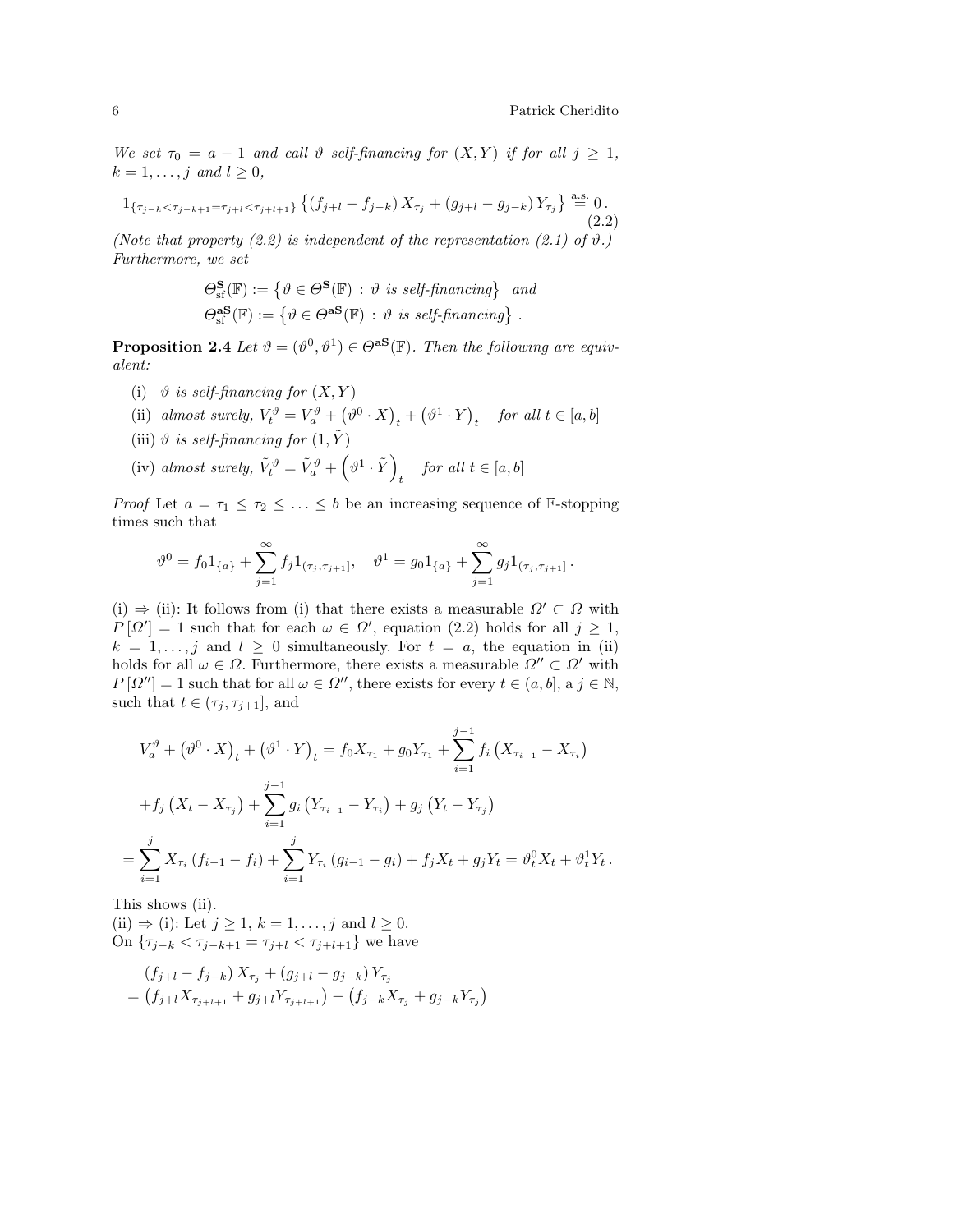$$
-f_{j+l}(X_{\tau_{j+l+1}} - X_{\tau_j}) - g_{j+l}(Y_{\tau_{j+l+1}} - Y_{\tau_j})
$$
  
\n
$$
= \left(\vartheta_{\tau_{j+l+1}}^0 X_{\tau_{j+l+1}} + \vartheta_{\tau_{j+l+1}}^1 Y_{\tau_{j+l+1}}\right) - \left(\vartheta_{\tau_j}^0 X_{\tau_j} + \vartheta_{\tau_j}^1 Y_{\tau_j}\right)
$$
  
\n
$$
- \left[\vartheta_a^0 X_a + \vartheta_a^1 Y_a + \sum_{i=1}^{j+l} f_i (X_{\tau_{i+1}} - X_{\tau_i}) + \sum_{i=1}^{j+l} g_i (Y_{\tau_{i+1}} - Y_{\tau_i})\right]
$$
  
\n
$$
+ \left[\vartheta_a^0 X_a + \vartheta_a^1 Y_a + \sum_{i=1}^{j-1} f_i (X_{\tau_{i+1}} - X_{\tau_i}) + \sum_{i=1}^{j-1} g_i (Y_{\tau_{i+1}} - Y_{\tau_i})\right] \stackrel{\text{a.s.}}{=} 0,
$$

which proves (i).

The equivalence of (i) and (iii) is trivial, and the equivalence of (iii) and (iv) can be shown in the same way as the equivalence of (i) and (ii).  $\Box$ 

*Remark 2.5* It follows from Proposition 2.4 that for all  $\vartheta \in \Theta_{\rm sf}^{\rm as}(\mathbb{F})$ , almost surely,

$$
\vartheta^0_t = \tilde{V}^\vartheta_a + \left(\vartheta^1\cdot \tilde{Y}\right)_t - \vartheta^1_t \tilde{Y}_t\,,\, t\in [a,b]\,.
$$

This shows that if we identify indistinguishable processes, the map

$$
\vartheta=\left(\vartheta^0,\vartheta^1\right)\mapsto \left(\tilde{V}_a^\vartheta,\vartheta^1\right)
$$

is a bijection from  $\Theta_{\text{sf}}^{\text{as}}(\mathbb{F})$  to  $L^0(\mathcal{F}_a) \times \text{as}(\mathbb{F})$ . In particular, there exists for all  $(\xi, \vartheta^1) \in L^0(\mathcal{F}_a) \times \mathbf{a}S(\mathbb{F})$ , a unique  $\vartheta^0 \in \mathbf{a}S(\mathbb{F})$  such that  $\vartheta = (\vartheta^0, \vartheta^1)$  is in  $\hat{\Theta}_{\text{sf}}^{\text{as}}(\mathbb{F})$  and  $\tilde{V}_a^{\vartheta} = \xi$ .

In  $\Theta_{\text{sf}}^{\text{as}}(\mathbb{F}^{\tilde{Y}})$  there exist so called doubling strategies which can create strong arbitrage even in the standard Samuelson (or Black-Scholes) model  $((1.3)$  with  $H = \frac{1}{2}$ . It was noticed by Harrison and Pliska (1981) that they can be ruled out by putting an admissibility condition on the trading strategies. We use the admissibility condition of Delbaen and Schachermayer (1994). It is more liberal than the one of Harrison and Pliska (1981) but restrictive enough to exclude arbitrage in the standard Samuelson model.

**Definition 2.6** For  $c \ge 0$ , we call  $\vartheta \in \Theta_{\text{sf}}^{\text{as}}(\mathbb{F})$  c-admissible if

almost surely, 
$$
\inf_{t \in [a,b]} (\tilde{V}_t^{\vartheta} - \tilde{V}_a^{\vartheta}) = \inf_{t \in [a,b]} (\vartheta^1 \cdot \tilde{Y})_t \ge -c.
$$

We call  $\vartheta$  admissible if it is c-admissible for some  $c \geq 0$ . Furthermore, we set

$$
\Theta_{\mathrm{sf,adm}}^{\mathbf{S}}(\mathbb{F}) := \{ \vartheta \in \Theta_{\mathrm{sf}}^{\mathbf{S}}(\mathbb{F}) : \vartheta \text{ is admissible } \} \text{ and}
$$

$$
\Theta_{\mathrm{sf,adm}}^{\mathbf{aS}}(\mathbb{F}) := \{ \vartheta \in \Theta_{\mathrm{sf}}^{\mathbf{aS}}(\mathbb{F}) : \vartheta \text{ is admissible } \}.
$$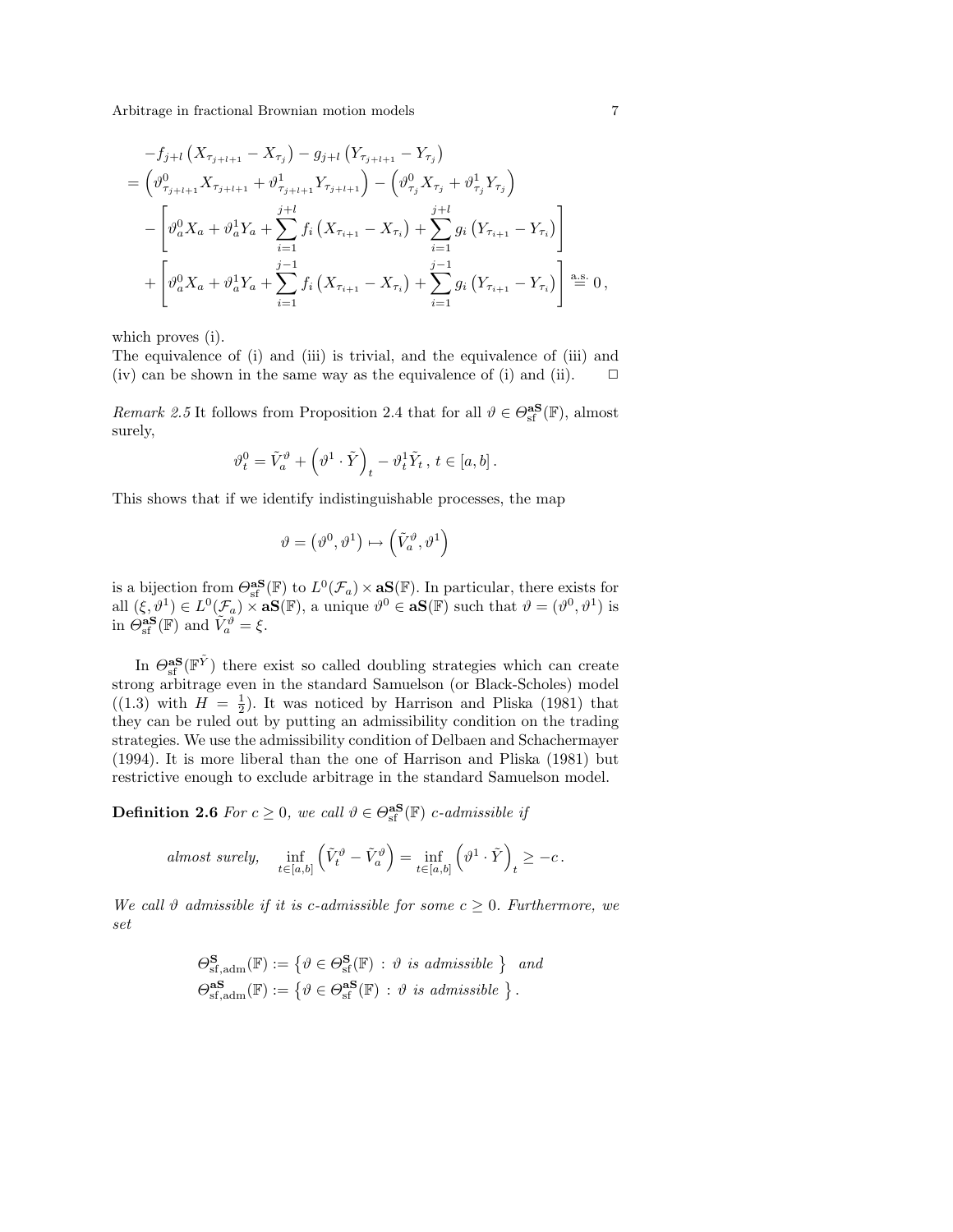## 3 Construction of arbitrage

**Theorem 3.1** Let  $B^H$  be a fBm. Let  $T \in (0, \infty)$ ,  $\nu \in C^1[0, T]$  and  $\sigma > 0$ . Then in all four cases

(i) 
$$
H \in (\frac{1}{2}, 1)
$$
,  $\tilde{Y}_t = \nu(t) + \sigma B_t^H$ ,  $t \in [0, T]$   
\n(ii)  $H \in (\frac{1}{2}, 1)$ ,  $\tilde{Y}_t = \exp(\nu(t) + \sigma B_t^H)$ ,  $t \in [0, T]$   
\n(iii)  $H \in (0, \frac{1}{2})$ ,  $\tilde{Y}_t = \nu(t) + \sigma B_t^H$ ,  $t \in [0, T]$   
\n(iv)  $H \in (0, \frac{1}{2})$ ,  $\tilde{Y}_t = \exp(\nu(t) + \sigma B_t^H)$ ,  $t \in [0, T]$ ,

there exists for every constant  $c > 0$  and all  $n \in \mathbb{N}$ , a  $\vartheta^1(n) \in \mathbf{S}(\mathbb{F}^{\tilde{Y}})$  such that  $\overline{h}$ ´ i

a) 
$$
P\left[\left(\vartheta^1(n) \cdot \tilde{Y}\right)_T = c\right] > 1 - \frac{1}{n}
$$
 and  
b)  $\inf_{t \in [0,T]} \left(\vartheta^1(n) \cdot \tilde{Y}\right)_t \geq -\frac{1}{n}$ .

In particular, the strategies  $\vartheta(n) = (\vartheta^0(n), \vartheta^1(n)) \in \Theta_{\text{sf,adm}}^{\mathbf{S}}(\mathbb{F}^{\tilde{Y}}), n \in \mathbb{N},$ where  $\vartheta^0(n)$  is given by

$$
\vartheta^0_t(n)=\left(\vartheta^1(n)\cdot \tilde{Y}\right)_t-\vartheta^1_t(n)\tilde{Y}_t\,,\,t\in[0,T]\,,\,n\in\mathbb{N}\,,
$$

form a c-FLVR. In the cases (iii) and (iv),  $\vartheta^1(n)$  can be chosen such that also  $\overline{a}$  $\overline{a}$ 

c) 
$$
|\vartheta^1(n)| \leq \frac{1}{n}
$$

.

**Theorem 3.2** In all four cases (i)-(iv) of Theorem 3.1 there exists for every constant  $c > 0$ ,  $a \frac{1}{c}$ -admissible c-arbitrage  $\vartheta \in \Theta_{\text{sf,adm}}^{\text{as}}(\mathbb{F}^{\tilde{Y}})$ . In the cases (iii) and (iv),  $\vartheta$  can be chosen such that  $|\vartheta^1| \leq \frac{1}{c}$ .

For the proofs of Theorems 3.1 and 3.2 we need the following three lemmas.

**Lemma 3.3** Let  $(Z_t)_{t \in [a,b]}$  be a continuous stochastic process. If

$$
P\left[Z_b = Z_a\right] = 0\,,\tag{3.1}
$$

and for all  $\varepsilon > 0$ , there exist  $\mathbb{F}^Z$ -stopping times  $a = \tau_0 \leq \ldots \leq \tau_n = b$  such that  $\overline{r}$  $\overline{a}$ 

$$
P\left[\max_{t\in[a,b]} \sum_{j=0}^{n-1} \left(Z_{\tau_{j+1}\wedge t} - Z_{\tau_j\wedge t}\right)^2 \ge \varepsilon\right] < \varepsilon,\tag{3.2}
$$

then there exists for all  $M > 0$ ,  $a \beta \in \mathbf{S}(\mathbb{F}^Z)$  such that

a) 
$$
P[(\beta \cdot Z)_b < M] < \frac{1}{M}
$$
 and  
b)  $\inf_{t \in [a,b]} (\beta \cdot Z)_t \ge -\frac{1}{M}$ .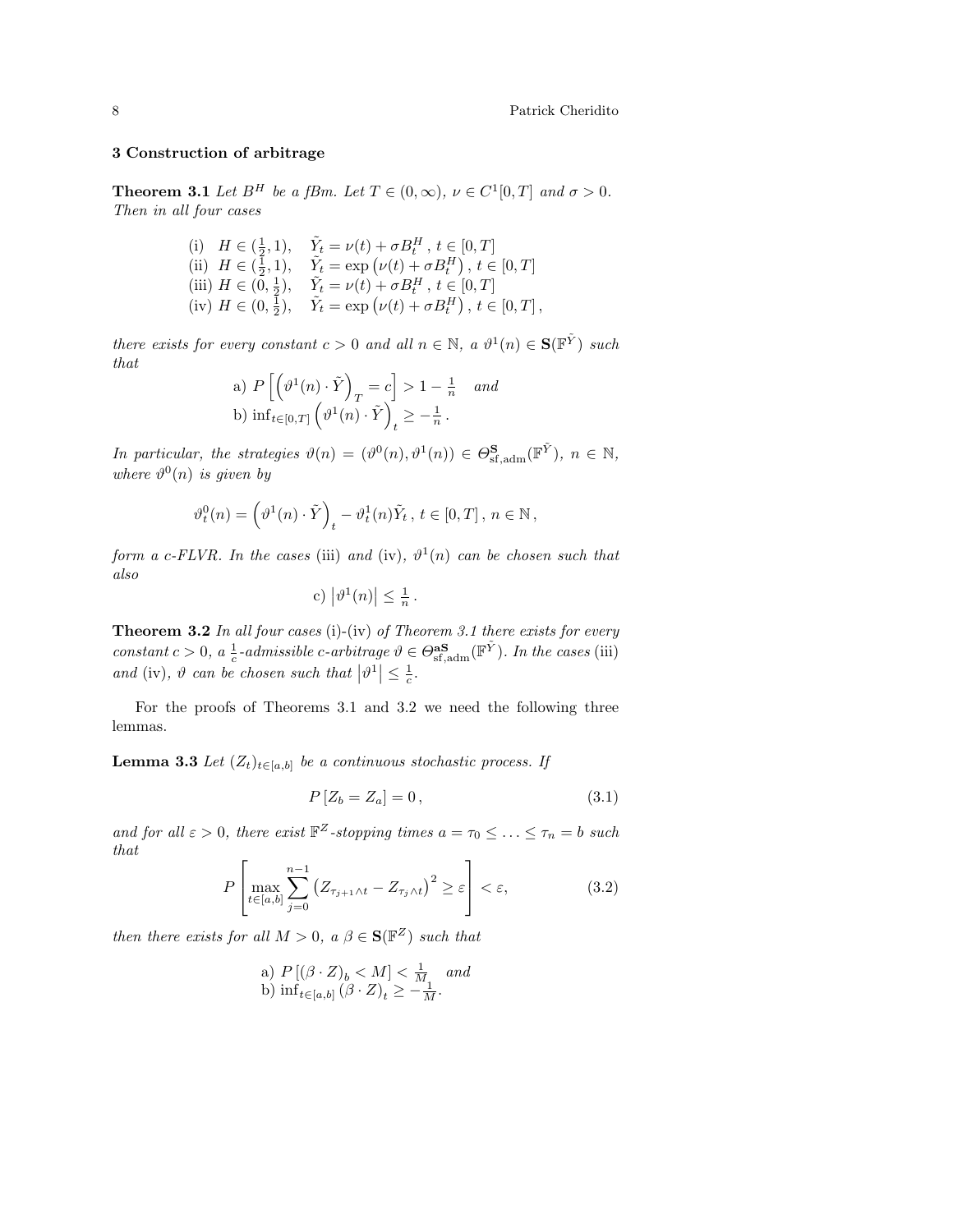*Proof* Let  $M > 0$ . It follows from (3.1) and (3.2) that there exist an  $\varepsilon > 0$ such that h

$$
P\left[\left(Z_b - Z_a\right)^2 < \varepsilon\right] < \frac{1}{2M} \tag{3.3}
$$

and  $\mathbb{F}^Z$ -stopping times  $a = \tau_0 \leq \ldots \leq \tau_n = b$ , such that

$$
P\left[\max_{t \in [a,b]} \sum_{j=0}^{n-1} (Z_{\tau_{j+1} \wedge t} - Z_{\tau_j \wedge t})^2 \ge \frac{\varepsilon}{M^2 + 1}\right] < \frac{1}{2M} \,. \tag{3.4}
$$

Since  $Z$  is continuous,

$$
\xi := \inf \left\{ t \in [a, b] : \sum_{j=0}^{n-1} \left( Z_{\tau_{j+1} \wedge t} - Z_{\tau_j \wedge t} \right)^2 \ge \frac{\varepsilon}{M^2 + 1} \right\} \quad (\text{set } \inf \emptyset = b)
$$
\n(3.5)

is an  $\mathbb{F}^Z$ -stopping time (see e.g. Proposition I.4.5 in Revuz and Yor (1999)), and (3.4) implies 1

$$
P\left[\xi < b\right] < \frac{1}{2M} \,. \tag{3.6}
$$

Furthermore,

$$
\beta := \frac{2}{\varepsilon} \left( M + \frac{1}{M} \right) \sum_{j=0}^{n-1} \left( Z_{\tau_j} - Z_a \right) 1_{(\tau_j, \tau_{j+1}]} 1_{[0, \xi]}
$$

is in  $\mathbf{S}(\mathbb{F}^Z)$ , and for all  $t \in [a, b]$ ,

$$
\left(\beta \cdot Z\right)_t = \frac{M + \frac{1}{M}}{\varepsilon} \left[ \left(Z_{t \wedge \xi} - Z_a\right)^2 - \sum_{j=0}^{n-1} \left(Z_{\tau_{j+1} \wedge t \wedge \xi} - Z_{\tau_j \wedge t \wedge \xi}\right)^2 \right].
$$
 (3.7)

This together with  $(3.5)$  implies b). From  $(3.7)$ ,  $(3.6)$  and  $(3.3)$  it follows that

$$
P[(\beta \cdot Z)_b < M]
$$
\n
$$
= P\left[\frac{M + \frac{1}{M}}{\varepsilon} \left\{ (Z_{\xi} - Z_a)^2 - \sum_{j=0}^{n-1} (Z_{\tau_{j+1}} \wedge \xi - Z_{\tau_j} \wedge \xi)^2 \right\} < M \right]
$$
\n
$$
\leq P\left[ (Z_{\xi} - Z_a)^2 < \varepsilon \right] \leq P\left[ (\xi < b) + P\left[ (Z_b - Z_a)^2 < \varepsilon \right] < \frac{1}{M} \right].
$$

This shows a), and the lemma is proved.

$$
\Box
$$

**Lemma 3.4** Let  $(Z_t)_{t \in [a,b]}$  be a continuous stochastic process. If for all  $L >$ 0 there exist  $\mathbb{F}^Z$ -stopping times  $a = \tau_0 \leq \ldots \leq \tau_n = b$ , such that

$$
P\left[\sum_{j=0}^{n-1} (Z_{\tau_{j+1}} - Z_{\tau_j})^2 < L\right] < \frac{1}{L},\tag{3.8}
$$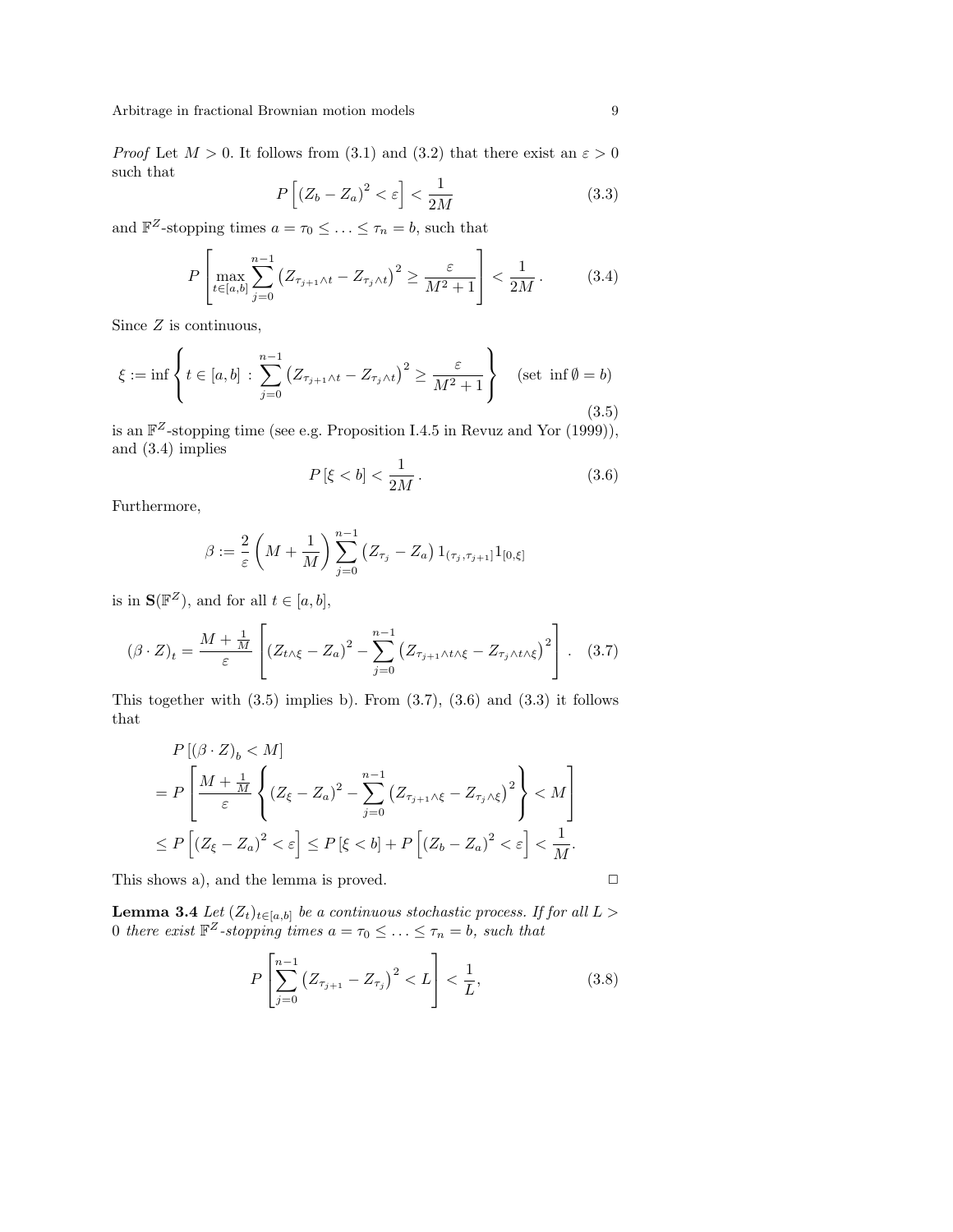then there exists for all  $M > 0$ ,  $a \beta \in \mathbf{S}(\mathbb{F}^Z)$  such that

a) 
$$
P[(\beta \cdot Z)_b < M] < \frac{1}{M}
$$
,  
b)  $\inf_{t \in [a,b]} (\beta \cdot Z)_b \ge -\frac{1}{M}$  and  
c)  $|\beta| \le \frac{1}{M}$ .

*Proof* Let  $M > 0$ . Since Z is continuous,

$$
\xi_N := \inf \{ t \in [a, b] : |Z_t - Z_a| \ge N \} \quad (\text{we set in } \emptyset = b) \tag{3.9}
$$

is for all  $N > 0$  an  $\mathbb{F}^Z$ -stopping time and  $\{\xi_N < b\} \to \emptyset$ , as  $N \to \infty$ . Therefore there exists an  $N \geq 2$ , such that

$$
P\left[\xi_N < b\right] < \frac{1}{2M} \,. \tag{3.10}
$$

By assumption (3.8) there exist  $\mathbb{F}^Z$ -stopping times  $a = \tau_0 \leq \ldots \leq \tau_n = b$ , such that

$$
P\left[\sum_{j=0}^{n-1} \left(Z_{\tau_{j+1}} - Z_{\tau_j}\right)^2 < N^2(M^2 + 1)\right] < \frac{1}{2M} \,. \tag{3.11}
$$

It is easy to see that

$$
\beta := -\frac{2}{MN^2} \sum_{j=0}^{n-1} (Z_{\tau_j} - Z_a) 1_{(\tau_j, \tau_{j+1}]} 1_{[0, \xi_N]}
$$

is in  $\mathbf{S}(\mathbb{F}^Z)$  and satisfies c). For all  $t \in [a, b]$ ,

$$
(\beta \cdot Z)_t = \frac{1}{MN^2} \left[ \sum_{j=0}^{n-1} (Z_{\tau_{j+1} \wedge t \wedge \xi_N} - Z_{\tau_j \wedge t \wedge \xi_N})^2 - (Z_{t \wedge \xi_N} - Z_a)^2 \right].
$$
\n(3.12)

This together with (3.9) implies b). From (3.12), (3.10) and (3.11) it follows that

$$
P[(\beta \cdot Z)_b < M]
$$
  
=  $P\left[\frac{1}{MN^2} \left\{ \sum_{j=0}^{n-1} (Z_{\tau_{j+1}\wedge\xi_N} - Z_{\tau_j\wedge\xi_N})^2 - (Z_{\xi_N} - Z_a)^2 \right\} < M \right]$   
 $\leq P\left[\sum_{j=0}^{n-1} (Z_{\tau_{j+1}\wedge\xi_N} - Z_{\tau_j\wedge\xi_N})^2 < M^2N^2 + N^2 \right]$   
 $\leq P[\xi_N < b] + P\left[\sum_{j=0}^{n-1} (Z_{\tau_{j+1}} - Z_{\tau_j})^2 < N^2(M^2 + 1) \right] < \frac{1}{M}.$ 

This shows a), and the lemma is proved.

$$
\Box
$$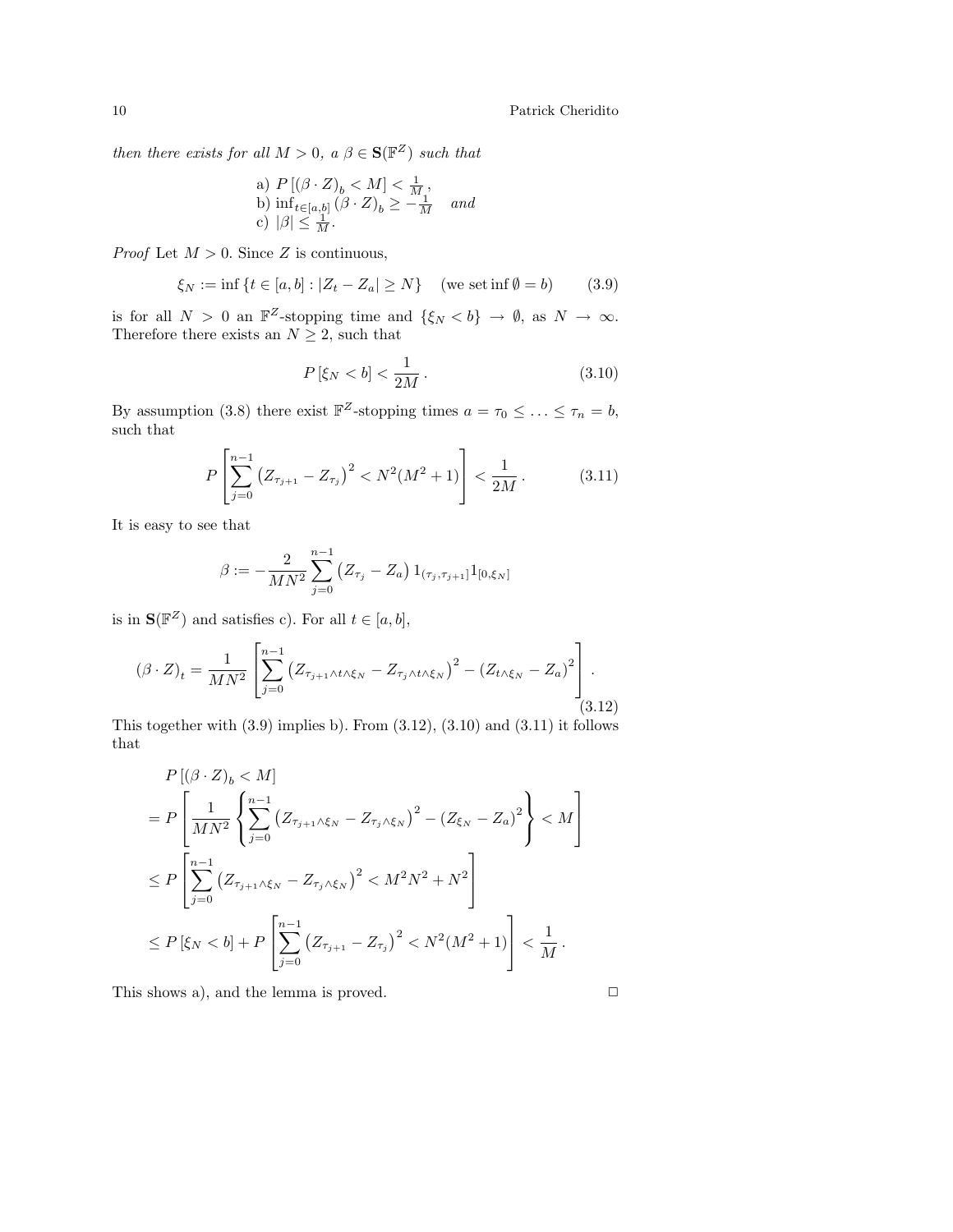**Lemma 3.5** Let  $B^H$  be a fBm and  $T, p, q > 0$ . Then:

a) 
$$
n^{pH-1-q} \sum_{j=0}^{n-1} |B_{\frac{(j+1)}{n}T}^H - B_{\frac{j}{n}T}^H|^{p} \xrightarrow{(n \to \infty)} 0
$$
 in  $L^1$   
b)  $n^{pH-1+q} \sum_{j=0}^{n-1} |B_{\frac{(j+1)}{n}T}^H - B_{\frac{j}{n}T}^H|^{p} \xrightarrow{(n \to \infty)} \infty$  in probability,  
i.e. for all  $L > 0$  there exists an  $n_0$  such that for all  $n \ge n_0$ ,  
 $P\left[n^{pH-1+q} \sum_{j=0}^{n-1} |B_{\frac{(j+1)}{n}T}^H - B_{\frac{j}{n}T}^H|^{p} < L\right] < \frac{1}{L}$ 

*Proof* See Lemma 2.1 in Cheridito (2001b).  $\Box$ 

**Proof of Theorem 3.1** By self-similarity of  $B<sup>H</sup>$  it is enough to prove Theorem 3.1 for  $T = 1$ .

(i)  $H \in (\frac{1}{2}, 1), \quad \tilde{Y}_t = \nu(t) + \sigma B_t^H, t \in [0, 1]$ :

It is clear that  $(\tilde{Y}_t)_{t\in[0,1]}$  satisfies (3.1). Since the function  $\nu$  is Lipschitz and almost all paths of  $(B_t^H)_{t \in [0,1]}$  are Hölder continuous of order  $\alpha$  for every  $\alpha \in (\frac{1}{2}, H)$ , it follows that

$$
\max_{t \in [0,1]} \sum_{j=0}^{n-1} \left( \tilde{Y}_{\frac{j+1}{n}\wedge t} - \tilde{Y}_{\frac{j}{n}\wedge t} \right)^2 \stackrel{(n \to \infty)}{\longrightarrow} 0 \text{ almost surely.} \tag{3.13}
$$

This shows that  $(\tilde{Y}_t)_{t\in[0,1]}$  also satisfies (3.2). Thus, it follows from Lemma 3.3 that for all  $n \in \mathbb{N}$ , there exists a  $\beta(n) \in \mathbf{S}(\mathbb{F}^{\tilde{Y}})$  such that

a) 
$$
P\left[\left(\beta(n) \cdot \tilde{Y}\right)_1 < c\right] < \frac{1}{n}
$$
 and  
b)  $\inf_{t \in [0,1]} \left(\beta(n) \cdot \tilde{Y}\right)_t \geq -\frac{1}{n}$ .

For every  $n \in \mathbb{N}$ ,

$$
\xi_n := \inf \left\{ t \, : \, \left( \beta(n) \cdot \tilde{Y} \right)_t = c \right\} \quad \text{(we set } \inf \emptyset = 1)
$$

is an  $\mathbb{F}^Z$ -stopping time, and for  $\vartheta^1(n) := \beta(n)1_{[0,\xi_n]} \in \mathbf{S}(\mathbb{F}^Z)$  we have

a) 
$$
P\left[\left(\vartheta^1(n)\cdot \tilde{Y}\right)_1 = c\right] > 1 - \frac{1}{n}
$$
 and  
b)  $\inf_{t\in[0,1]} \left(\vartheta^1(n)\cdot \tilde{Y}\right)_t \geq -\frac{1}{n}$ .

(ii)  $H \in (\frac{1}{2}, 1), \quad \tilde{Y}_t = \exp(\nu(t) + \sigma B_t^H)$ ¢  $, t \in [0, 1]:$ 

 $(\tilde{Y}_t)_{t\in[0,1]}$  satisfies (3.1), and it is clear that (3.13) still holds true. Hence,  $(\tilde{Y}_t)_{t\in[0,1]}$  also satisfies (3.2), and the proof can be concluded as in case (i). (iii)  $H \in (0, \frac{1}{2})$ ,  $\tilde{Y}_t = \nu(t) + \sigma B_t^H$ ,  $t \in [0, 1]$ :

To show that  $(\tilde{Y}_t)_{t\in[0,1]}$  satisfies (3.8) we choose an  $L>0$ . It follows from Lemma 3.5 a) that

$$
\frac{1}{n}\sum_{j=0}^{n-1}\left|B_{\frac{j+1}{n}}^H-B_{\frac{j}{n}}^H\right|\stackrel{(n\to\infty)}{\longrightarrow}0\text{ in }L^1.
$$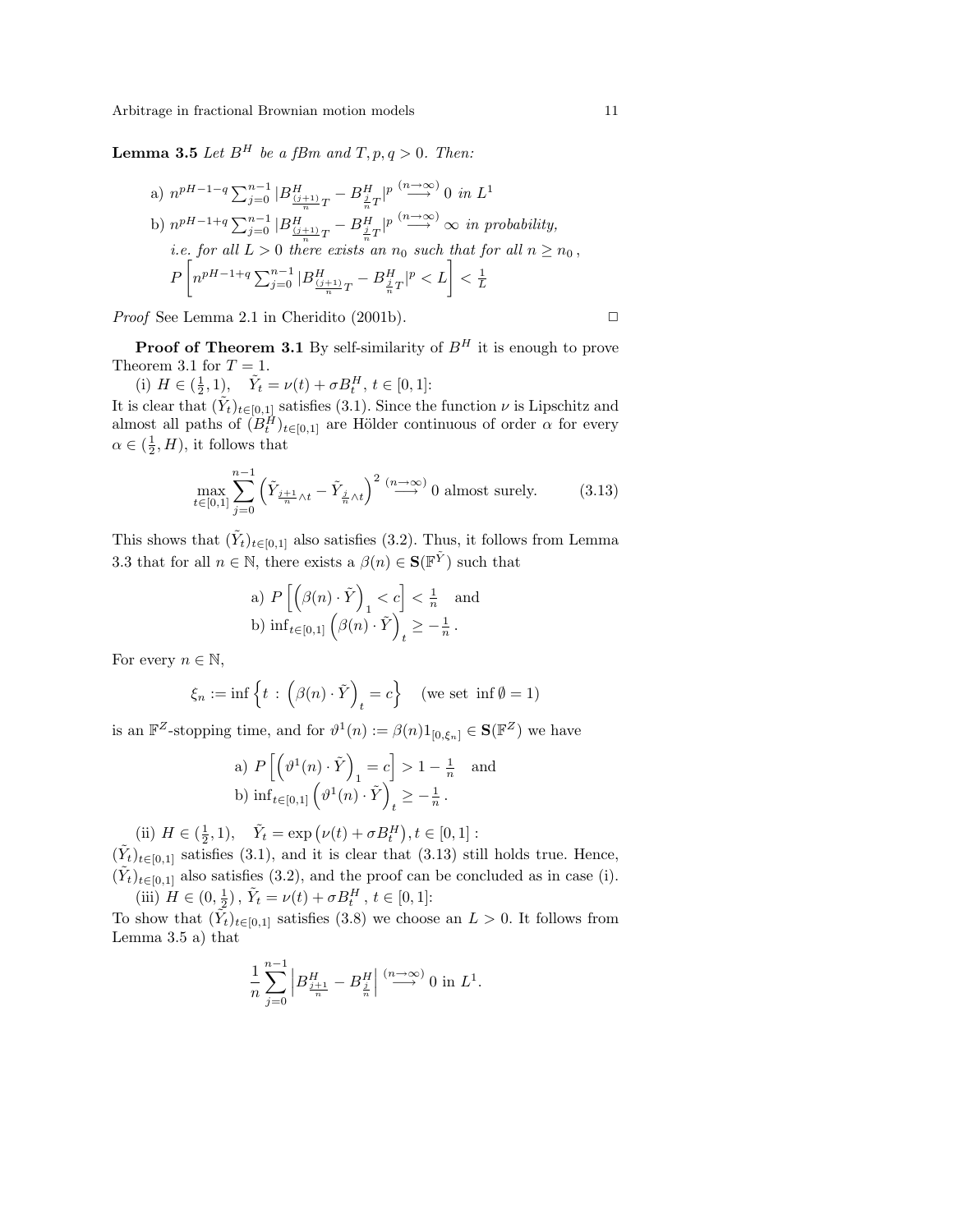## 12 Patrick Cheridito

 $\overline{a}$ 

Hence,

$$
\begin{split} &\sum_{j=0}^{n-1}2\left|(\nu\big(\tfrac{j+1}{n}\big)-\nu\big(\tfrac{j}{n}\big)\big)\left(\sigma B_{\frac{j+1}{n}}^H-\sigma B_{\frac{j}{n}}^H\right)\right|\\ &\leq 2\left\|\nu'\right\|_\infty\frac{1}{n}\sigma\sum_{j=0}^{n-1}\left|B_{\frac{j+1}{n}}^H-B_{\frac{j}{n}}^H\right|\overset{(n\to\infty)}{\longrightarrow}0\text{ in }L^1. \end{split}
$$

In particular, there exists an  $n_1 \in \mathbb{N}$ , such that for all  $n \geq n_1$ ,

$$
P\left[\sum_{j=0}^{n-1}\left|2(\nu\big(\tfrac{j+1}{n}\big)-\nu\big(\tfrac{j}{n}\big)\big)\left(\sigma B_{\frac{j+1}{n}}^H-\sigma B_{\frac{j}{n}}^H\right)\right|>L\right]<\frac{1}{2L}\,.
$$

On the other hand, Lemma 3.5 b) implies that there exists an  $n_2 \in \mathbb{N}$ , such that for all  $n \geq n_2$ ,

$$
P\left[\sum_{j=0}^{n-1}\left(\sigma B_{\frac{j+1}{n}}^H-\sigma B_{\frac{j}{n}}^H\right)^2<2L\right]<\frac{1}{2L}\,.
$$

Hence, for all  $n \geq \max(n_1, n_2)$ ,

$$
\label{eq:3.13} \begin{split} &P\left[\sum_{j=0}^{n-1}\left(\tilde{Y}_{\frac{j+1}{n}}-\tilde{Y}_{\frac{j}{n}}\right)^2 < L\right]\\ &\leq P\left[\sum_{j=0}^{n-1}\left(\sigma B_{\frac{j+1}{n}}^H-\sigma B_{\frac{j}{n}}^H\right)^2+2\big(\nu\big(\frac{j+1}{n}\big)-\nu\big(\frac{j}{n}\big)\big)\left(\sigma B_{\frac{j+1}{n}}^H-\sigma B_{\frac{j}{n}}^H\right)< L\right]\\ &\leq P\left[\sum_{j=0}^{n-1}\left(\sigma B_{\frac{j+1}{n}}^H-\sigma B_{\frac{j}{n}}^H\right)^2 < 2 L\right]\\ &+P\left[\sum_{j=0}^{n-1}2\left|\big(\nu\big(\frac{j+1}{n}\big)-\nu\big(\frac{j}{n}\big)\big)\left(\sigma B_{\frac{j+1}{n}}^H-\sigma B_{\frac{j}{n}}^H\right)\right| > L\right]<\frac{1}{L}\,. \end{split}
$$

This shows that  $(\tilde{Y}_t)_{t\in[0,1]}$  satisfies (3.8). By Lemma 3.4 there exists for all  $n \in \mathbb{N}$ , a  $\beta(n) \in \mathbf{S}(\mathbb{F}^Z)$  such that

a) 
$$
P\left[\left(\beta(n) \cdot \tilde{Y}\right)_1 < c\right] < \frac{1}{n}
$$
  
\nb)  $\inf_{t \in [0,1]} \left(\beta(n) \cdot \tilde{Y}\right)_t \geq -\frac{1}{n}$   
\nc)  $|\beta(n)| \leq \frac{1}{n}$ .

Having shown this, we can construct  $\vartheta^1(n)$  as in (i). By c) we get  $|\vartheta^1(n)| \leq \frac{1}{n}.$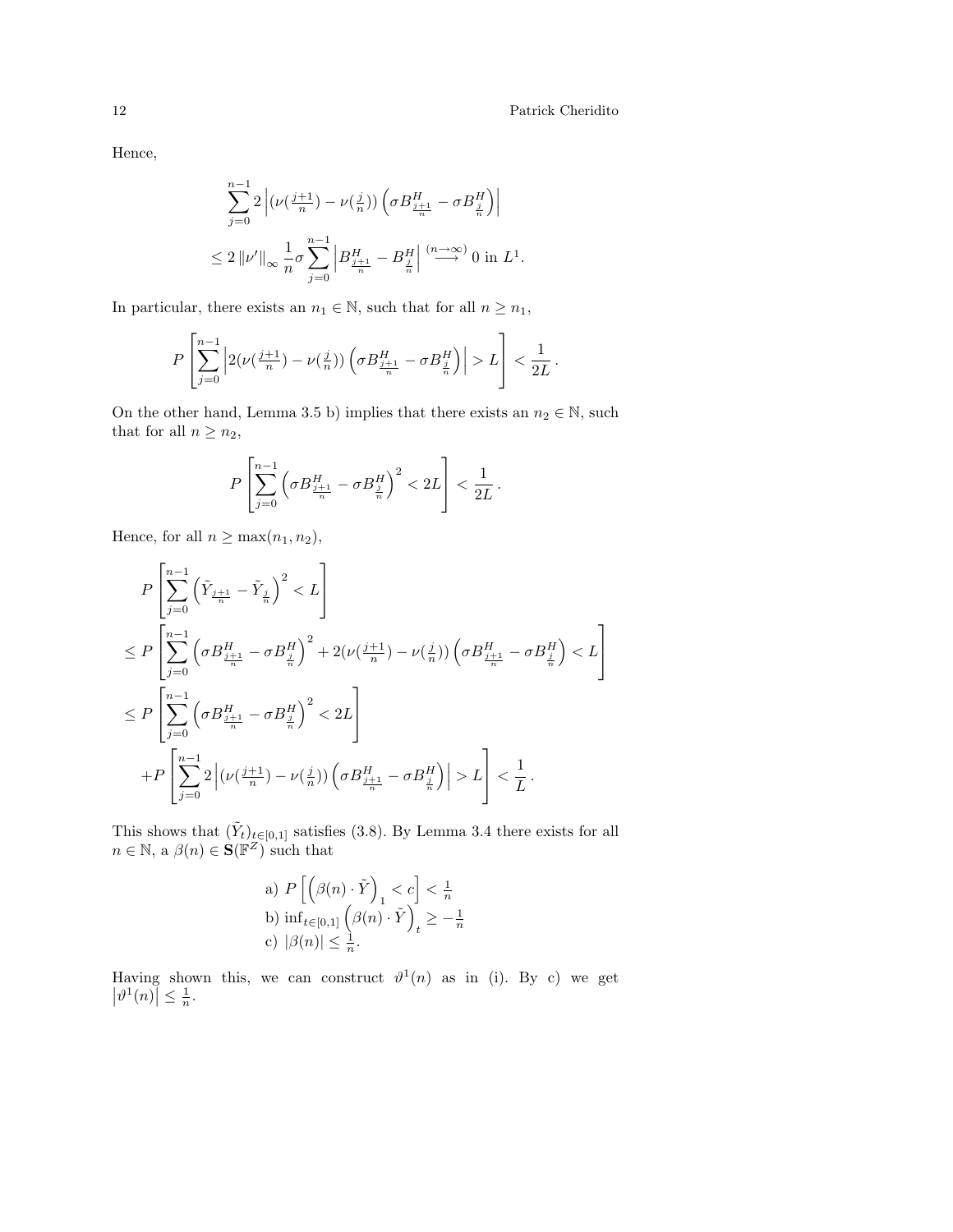(iv) 
$$
H \in (0, \frac{1}{2}), \quad \tilde{Y}_t = \exp(\nu(t) + \sigma B_t^H), t \in [0, 1]
$$
:

Since  $(\tilde{Y}_t)_{t\in[0,1]}$  is positive and continuous,  $\min_{t\in[0,1]}\tilde{Y}_t > 0$ . Therefore, there exists an  $\varepsilon > 0$  such that

$$
P\left[\min_{t\in[0,1]}\tilde{Y}_t\leq \varepsilon\right]<\frac{1}{2L}.
$$

It follows from what we have shown in the proof of (iii) that there exists an  $n \in \mathbb{N}$ , such that

$$
P\left[\sum_{j=0}^{n-1} \left(\ln \tilde{Y}_{\frac{j+1}{n}} - \ln \tilde{Y}_{\frac{j}{n}}\right)^2 < \frac{1}{\varepsilon^2} L\right] < \frac{1}{2L}
$$

.

Since for all  $j$ ,

$$
\left|\tilde{Y}_{\frac{j+1}{n}}-\tilde{Y}_{\frac{j}{n}}\right|\geq\left(\min_{t\in[0,1]}\tilde{Y}_{t}\right)\left|\ln\tilde{Y}_{\frac{j+1}{n}}-\ln\tilde{Y}_{\frac{j}{n}}\right|,
$$

we obtain

$$
\label{eq:3.1} \begin{split} &P\left[\sum_{j=0}^{n-1}\Big(\tilde{Y}_{\frac{j+1}{n}}-\tilde{Y}_{\frac{j}{n}}\Big)^2 < L\right]\\ &\leq P\left[\min_{t\in[0,1]}\tilde{Y}_t\leq \varepsilon\right]+P\left[\sum_{j=0}^{n-1}\Big(\ln \tilde{Y}_{\frac{j+1}{n}}-\ln \tilde{Y}_{\frac{j}{n}}\Big)^2 < \frac{1}{\varepsilon^2}L\right]<\frac{1}{L}. \end{split}
$$

This shows that  $(\tilde{Y}_t)_{t \in [0,1]}$  satisfies (3.8). Thus,  $\vartheta^1(n)$  can be constructed as in (iii). Again,  $\begin{vmatrix} 1 & t \end{vmatrix}$  $\epsilon$ [0,1] sausiles (5.8). Thus,  $v$  (*n*) can be constructed as  $\vert \leq \frac{1}{n}$ . This completes the proof of the theorem.  $\Box$ 

**Proof of Theorem 3.2** Since  $B<sup>H</sup>$  is self-similar, it is enough to prove the theorem for  $T = 1$ . We split  $(0, 1]$  into the subintervals

$$
I_n := (a_n = 1 - 2^{1-n}, b_n = 1 - 2^{-n}], n \in \mathbb{N}.
$$

By  $\tilde{Y}^n$  we denote the restriction of  $\tilde{Y}$  to  $I_n$  and by  $\mathbb{F}^{\tilde{Y}^n} = (\mathcal{F}^{\tilde{Y}^n}_t)_{t \in I_n}$  the filtration generated by  $\tilde{Y}^n$ . Note that  $\mathcal{F}_t^{\tilde{Y}^n} \subset \mathcal{F}_t^{\tilde{Y}}$  for all  $n \in \mathbb{N}$  and  $t \in I_n$ .

Since  $B<sup>H</sup>$  has stationary increments, it follows from Theorem 3.1 that there exists for all  $n \in \mathbb{N}$ ,  $\hat{A}(\theta(n) \in \mathbf{S}(\mathbb{F}^{\tilde{Y}^n})$  such that

a) 
$$
P\left[\left(\beta(n) \cdot \tilde{Y}^n\right)_{b_n} < c + \frac{1}{c}\right] < \frac{1}{n}
$$
  
b)  $\inf_{t \in I_n} \left(\beta(n) \cdot \tilde{Y}^n\right)_t \ge -\frac{2^{-n}}{c}$ .

For

$$
\beta := \sum_{n=1}^{\infty} \beta(n) 1_{I_n},
$$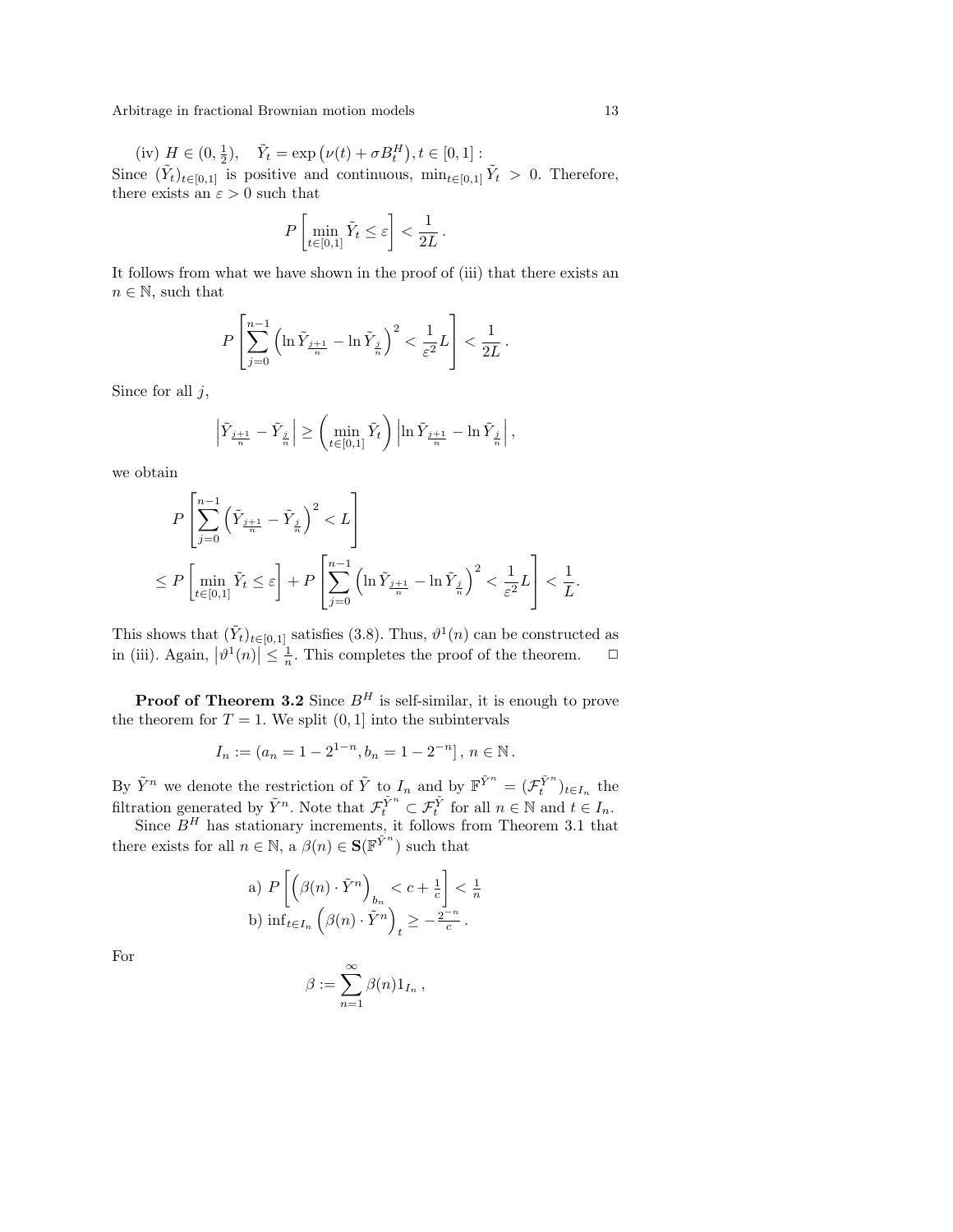14 Patrick Cheridito

$$
\xi := \inf \left\{ t \in [0,1] \, : \, \left( \beta \cdot \tilde{Y} \right)_t = c \right\} \quad (\text{we set } \inf \emptyset = 1)
$$

is an  $\mathbb{F}^{\tilde{Y}}$ -stopping time. It follows from a) and b) that  $P[\xi < 1] = 1$ . Therefore,  $\vartheta^1 := \beta 1_{[0,\xi]}$  belongs to  $\mathbf{aS}(\mathbb{F}^{\tilde{Y}})$  and  $(\vartheta^0, \vartheta^1)$  with

$$
\vartheta_t^0 := \left(\vartheta^1\cdot \tilde{Y}\right)_t - \vartheta_t^1 \tilde{Y}_t\,,\, t\in [0,T]\,,
$$

is a  $\frac{1}{c}$ -admissible c-arbitrage in  $\Theta_{\text{sf,adm}}^{\text{as}}(\mathbb{F}^{\tilde{Y}})$ . In the cases (iii) and (iv) all  $\beta(n)$ 's can be chosen such that  $|\beta(n)| \leq \frac{1}{c}$ . Then,  $|\vartheta^1| \leq \frac{1}{c}$  too, and the theorem is proved.

### Remarks 3.6

1) More generally, conclusions a) and b) of Theorem 3.1 hold whenever the discounted stock price  $(\tilde{Y}_t)_{t\in[0,T]}$  satisfies conditions (3.1) and (3.2) of Lemma 3.3. If  $(\tilde{Y}_t)_{t\in[0,T]}$  fulfils condition (3.8) of Lemma 3.4, then a), b) and c) of Theorem 3.1 are valid. In particular, condition (3.2) is fulfilled by all processes with vanishing quadratic variation and condition (3.8) by all processes with infinite quadratic variation. For different generalizations of Lemma 3.5 see e.g. Shao  $(1996)$ , Takashima  $(1989)$  or Kôno and Maejima (1991). Shao (1996) contains results on  $p$ -variation of Gaussian processes with stationary increments. Takashima (1989) gives sample path properties of ergodic self-similar processes, and in Kôno and Maejima (1991), results on Hölder continuity of sample paths of some self-similar stable processes can be found.

2) In a model  $(X_t, Y_t)_{t \in [0,T]}$  with strong arbitrage it is possible to superreplicate a European call option with time-T pay-off  $C_T = (Y_T - K)^+$ ,  $K > 0$ , without initial endowment in the following way: At time 0 one borrows money from the money market account to buy one stock share. Then one applies a strong arbitrage strategy to generate the amount of money needed to pay back the debt without selling the stock share. At time T one owns a stock share and has no debts. This hedges the option. The following example shows that  $C_T$  can have a positive super-replication price if the model  $(X_t, Y_t)_{t \in [0,T]}$  only admits arbitrage:

Let  $(B_t)_{t\in[0,1]}$  be a Brownian motion and  $(B_t^H)_{t\in[0,1]}$  a fBm with Hurst parameter  $H \in (0, \frac{1}{2}) \cup (\frac{1}{2}, 1)$ . Let  $\xi$  be a random variable that is independent of B and  $B^H$  and such that  $P[\xi = 0] = P[\xi = 1] = \frac{1}{2}$ . Let  $r, \nu$  and  $\sigma > 0$ , be constants. Then, the model

$$
X_t = \exp(rt),
$$
  $Y_t = \exp \{(r + \nu)t + \sigma ((1 - \xi)B_t + \xi B_t^H)\}, t \in [0, 1],$ 

has arbitrage but no strong arbitrage in  $\Theta_{\text{sf,adm}}^{\text{as}}(\mathbb{F}^Y)$ . Is is clear that the super-replication of  $C_1$  with a strategy from  $\Theta_{\text{sf,adm}}^{\text{as}}(\mathbb{F}^Y)$  costs at least the Black-Scholes price.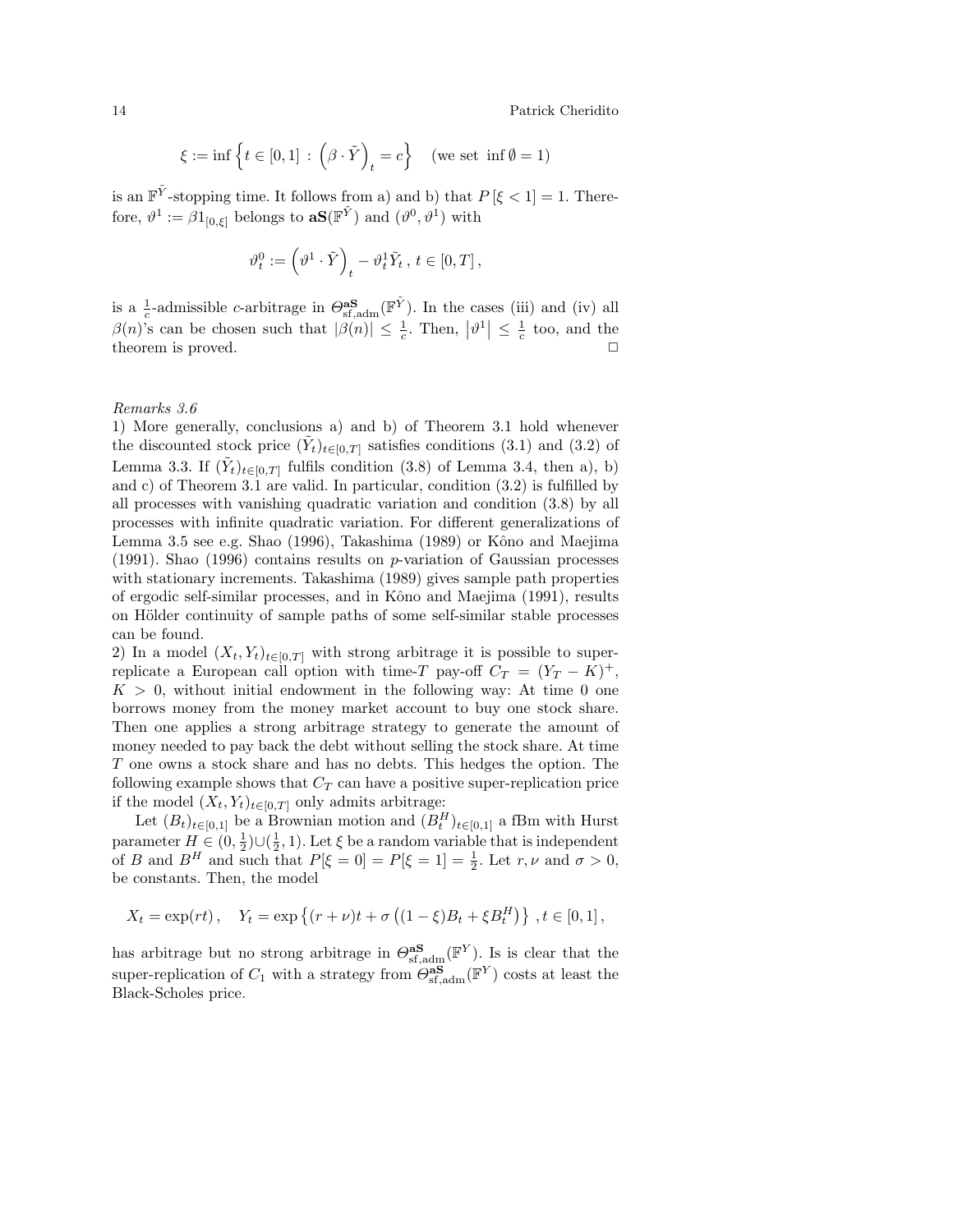### 4 Exclusion of arbitrage

The arbitrage strategies that we constructed in Section 3 act on ever smaller time intervals. They can be excluded by introducing a minimal amount of time  $h > 0$  that must lie between two consecutive transactions.

**Definition 4.1** Let  $\mathbb{F} = (\mathcal{F}_t)_{t \in [0,T]}$  be a filtration and  $h > 0$ . We define

$$
\mathbf{S}^{h}(\mathbb{F}) := \left\{ g_0 1_{\{0\}} + \sum_{j=1}^{n-1} g_j 1_{(\tau_j, \tau_{j+1}]} \in \mathbf{S}(\mathbb{F}) : \forall j, \, \tau_{j+1} \ge \tau_j + h \right\} \text{ and}
$$
  

$$
\Theta_{\mathrm{sf}}^{h}(\mathbb{F}) := \left\{ \vartheta = (\vartheta^0, \vartheta^1) \in \Theta_{\mathrm{sf}}^{\mathbf{S}} : \vartheta^0, \vartheta^1 \in \mathbf{S}^{h}(\mathbb{F}) \right\}.
$$

In the following we will show that none of the models  $(i)-(iv)$  of Theorem 3.1 has an arbitrage in  $\bigcup_{h>0} \Theta_{\text{sf}}^h(\mathbb{F}^{\tilde{Y}})$ .

**Lemma 4.2** Let  $(B_t)_{t\geq0}$  be a Brownian motion and  $H \in (0, \frac{1}{2}) \cup (\frac{1}{2}, 1)$ . Let  $(Z_t)_{t\geq0}$  be a continuous version of the process  $\left(\int_0^t (t-s)^{H-\frac{1}{2}}dB_s\right)_{t\geq0}$ . Then, for all  $c \geq 0$  and all h and T such that  $0 < h \leq T$ , " #

$$
P\left[\inf_{t\in[h,T]} Z_t \ge c\right] = P\left[\sup_{t\in[h,T]} Z_t \le -c\right] > 0.
$$

*Proof* Let  $c \geq 0$  and  $0 < h \leq T$ . Clearly,  $(-Z_t)_{t \geq 0}$  has the same distribution as  $(Z_t)_{t>0}$ . Hence,

$$
P\left[\inf_{t\in[h,T]} Z_t \ge c\right] = P\left[\sup_{t\in[h,T]} Z_t \le -c\right].
$$

We denote by  $\mu_W$  the Wiener measure on  $(C[0,T], \mathcal{B})$ , where  $\mathcal B$  is the  $\sigma$ algebra generated by the cylinder sets. It follows from Lévy's modulus of continuity for Brownian motion (see e.g. Theorem I.2.7 in Revuz and Yor (1999)) that  $\mu_W[\hat{\Omega}] = 1$ , where  $\hat{\Omega}$  :=

$$
\left\{\omega \in C[0,T] : \omega(0) = 0 \text{ and } \forall t \in [0,T], \lim_{s \to t} \frac{\omega(t) - \omega(s)}{\sqrt{|t-s|} \log\left(\frac{1}{|t-s|}\right)} = 0\right\}.
$$

For every  $\omega \in \hat{\Omega}$ ,  $\int_0^t$  $\int_0^t (t-s)^{H-\frac{1}{2}} d\omega(s)$  can for all  $t \geq 0$ , be defined as a Riemann-Stieltjes integral which is continuous in t (this can be proved like Proposition 1.3 in Cheridito (2001a)). Hence, we have

$$
P\left[\inf_{t\in[h,T]} Z_t \ge c\right] = \mu_W\left[\omega \in \hat{\Omega} : \inf_{t\in[h,T]} \int_0^t (t-s)^{H-\frac{1}{2}} d\omega(s) \ge c\right].
$$

Let us first assume  $H \in (\frac{1}{2}, 1)$ . In this case we set

$$
m := \frac{H + \frac{1}{2}}{h^{H + \frac{1}{2}}} \left( c + T^{H - \frac{1}{2}} \right) \text{ and } A_m := \left\{ \omega \in \hat{\Omega} : \sup_{t \in [0, T]} |\omega_m(t)| \le 1 \right\},\,
$$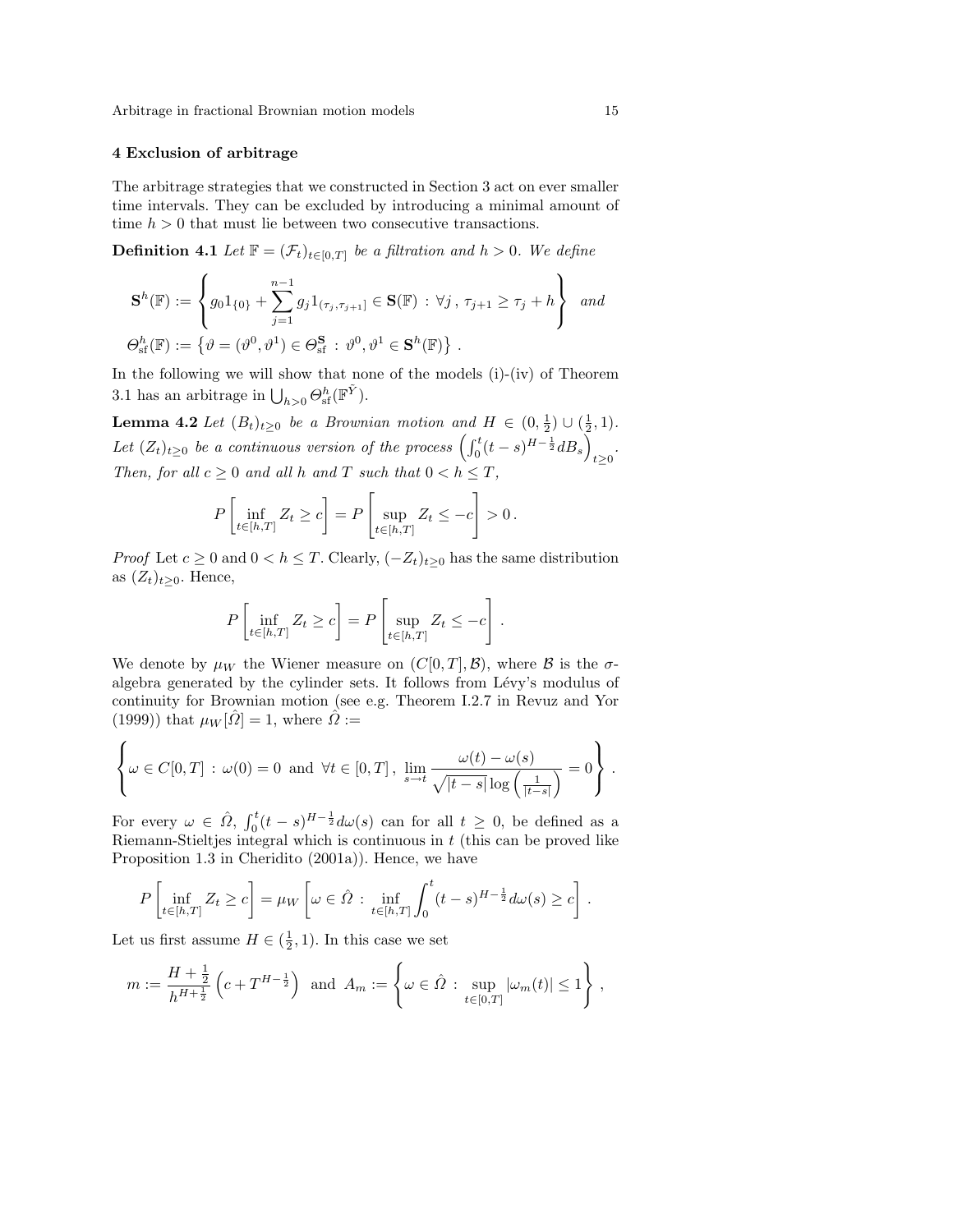where  $\omega_m$  is given by  $\omega_m(t) := \omega(t) - mt$ ,  $t \in [0, T]$ . By Girsanov's Theorem there exists a probability measure  $\mu_m$  on  $\hat{\Omega}$  that is equivalent to  $\mu_W$  such that  $(\omega_m(t))_{t\in[0,T]}$  is a Brownian motion under  $\mu_m$ . It is well known that  $\mu_m$  [A<sub>m</sub>] > 0. Equivalence of  $\mu_W$  and  $\mu_m$  implies that also

$$
\mu_W[A_m] > 0. \tag{4.1}
$$

For all  $\omega \in \hat{\Omega}$  and  $t \in [0, T]$ ,

$$
\int_0^t (t-s)^{H-\frac{1}{2}} d\omega(s) = \int_0^t \omega(s) (H - \frac{1}{2}) (t-s)^{H-\frac{3}{2}} ds
$$
  
=  $(H - \frac{1}{2}) \int_0^t \omega_m(s) (t-s)^{H-\frac{3}{2}} ds + (H - \frac{1}{2}) \int_0^t m s (t-s)^{H-\frac{3}{2}} ds$   
=  $(H - \frac{1}{2}) \int_0^t \omega_m(s) (t-s)^{H-\frac{3}{2}} ds + m \frac{t^{H+\frac{1}{2}}}{H+\frac{1}{2}}$ 

For  $\omega \in A_m$ , we obtain for all  $t \in [h, T]$  the following estimates:

$$
(H - \frac{1}{2}) \int_0^t \omega_m(s) (t - s)^{H - \frac{3}{2}} ds \ge -(H - \frac{1}{2}) \int_0^t (t - s)^{H - \frac{3}{2}} ds \ge -T^{H - \frac{1}{2}},
$$

and, by our choice of m,

$$
m\frac{t^{H+\frac{1}{2}}}{H+\frac{1}{2}}=\left(\frac{t}{h}\right)^{H+\frac{1}{2}}\left(c+T^{H-\frac{1}{2}}\right)\geq c+T^{H-\frac{1}{2}}\,.
$$

Hence,

$$
\int_0^t (t-s)^{H-\frac{1}{2}} d\omega(s) ds \ge -T^{H-\frac{1}{2}} + c + T^{H-\frac{1}{2}} = c.
$$

It follows that

$$
A_m \subset \left\{ \inf_{t \in [h,T]} \int_0^t (t-s)^{H-\frac{1}{2}} d\omega(s) \ge c \right\},\,
$$

which together with (4.1) proves the lemma for  $H \in (\frac{1}{2}, 1)$ . For  $H \in (0, \frac{1}{2})$ , the proof is slightly more delicate. Since all  $\omega \in \hat{\Omega}$  are Hölder continuous of order  $\alpha$  for every  $\alpha < \frac{1}{2}$ , there exists a constant  $\delta > 0$ such that ·  $\overline{a}$ 

$$
\mu_W\left[A(\frac{1}{2},\delta)\right]>0\,,
$$

where

$$
A(\frac{1}{2},\delta):=\left\{\omega\in\hat{\varOmega}: \sup_{t\in[0,T]}|\omega(t)|\leq\frac{1}{2} \text{ and } \sup_{t,s\in[0,T]} \frac{|\omega(t)-\omega(s)|}{(t-s)^{\frac{1}{2}-\frac{H}{2}}}\leq\delta\right\}
$$

We set

$$
m:=\frac{H+\frac{1}{2}}{h^{H+\frac{1}{2}}}\left[c+\big(\frac{1}{2}-H\big)\frac{2\delta}{H}T^{\frac{H}{2}}+\frac{1}{2}h^{H-\frac{1}{2}}\right]\,,
$$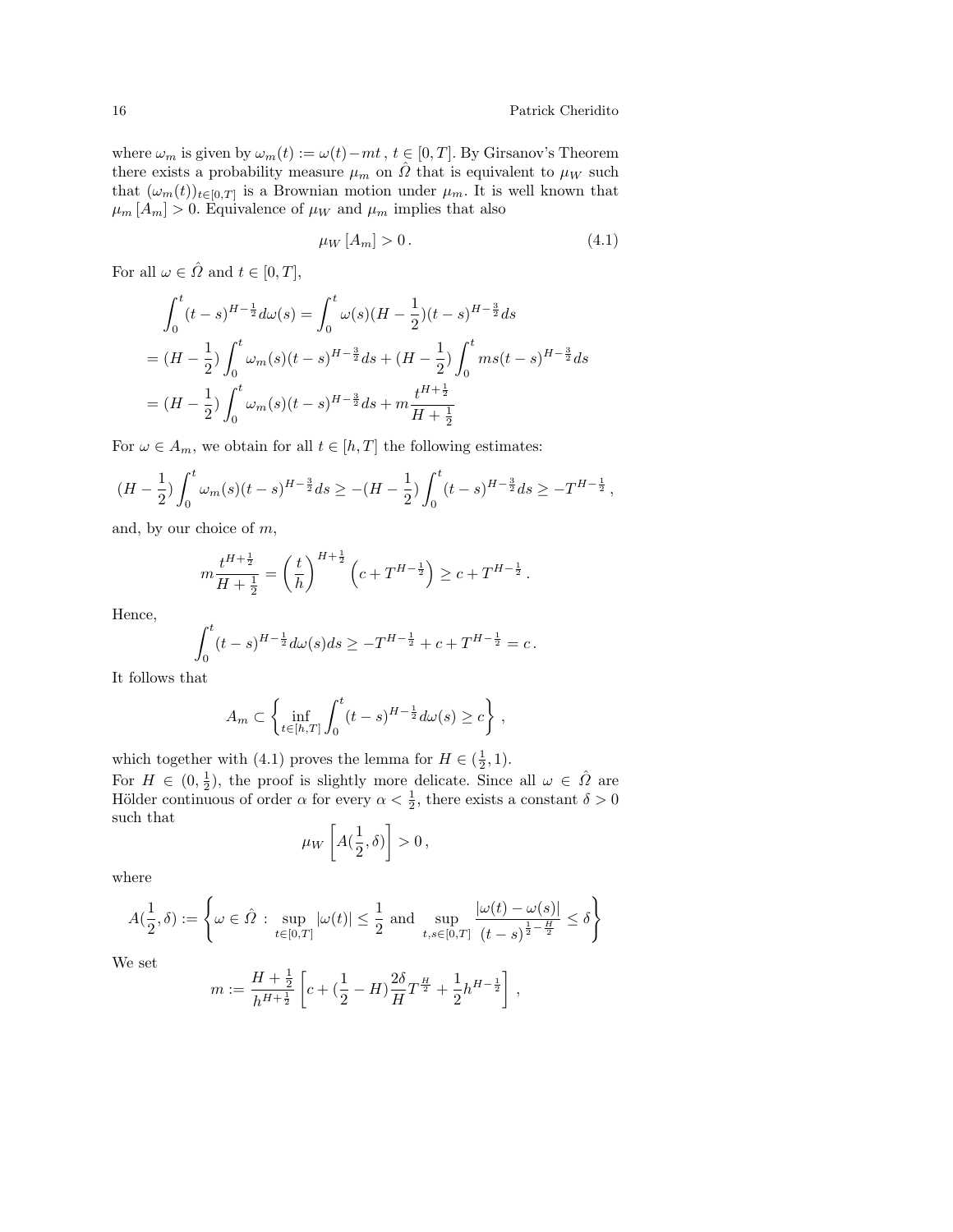$$
\omega_m(t) := \omega(t) - mt, \, t \in [0, T]
$$

and define  $\mu_m$  as before. Furthermore, we set

$$
A_m(\frac{1}{2},\delta) := \left\{ \omega \in \hat{\Omega} \, : \, \omega_m \in A(\frac{1}{2},\delta) \right\} \, .
$$

Since  $(\omega_m(t))_{t\in[0,T]}$  is a Brownian motion under  $\mu_m$ ,

$$
\mu_m\left[A_m(\frac{1}{2},\delta)\right] = \mu_W\left[A(\frac{1}{2},\delta)\right] > 0,
$$

and therefore,

$$
\mu_W\left[A_m(\frac{1}{2},\delta)\right] > 0\,. \tag{4.2}
$$

For  $\omega \in \hat{\varOmega}$  and  $t \in [h,T],$  we can write

$$
\int_0^t (t-s)^{H-\frac{1}{2}} d\omega(s) = \int_0^t (t-s)^{H-\frac{1}{2}} d[\omega(s) - \omega(t)]
$$
  
=  $(\frac{1}{2} - H) \int_0^t [\omega(t) - \omega(s)] (t-s)^{H-\frac{3}{2}} ds + t^{H-\frac{1}{2}} \omega(t)$   
=  $(\frac{1}{2} - H) \int_0^t [\omega_m(t) - \omega_m(s)] (t-s)^{H-\frac{3}{2}} ds + t^{H-\frac{1}{2}} \omega_m(t) + m \frac{t^{H+\frac{1}{2}}}{H+\frac{1}{2}}.$ 

If  $\omega \in A_m(\frac{1}{2}, \delta)$  and  $t \in [h, T]$ , we can estimate the three preceding terms as follows:

$$
\begin{split}\n&\left(\frac{1}{2}-H\right)\int_{0}^{t}\left[\omega_{m}(t)-\omega_{m}(s)\right](t-s)^{H-\frac{3}{2}}ds \\
&\geq-\left(\frac{1}{2}-H\right)\int_{0}^{t}\delta(t-s)^{\frac{H}{2}-1}ds\geq-\left(\frac{1}{2}-H\right)\frac{2\delta}{H}T^{\frac{H}{2}},\\
&t^{H-\frac{1}{2}}\omega_{m}(t)\geq-\frac{1}{2}h^{H-\frac{1}{2}},\\
&m\frac{t^{H+\frac{1}{2}}}{H+\frac{1}{2}}=\left(\frac{t}{h}\right)^{H+\frac{1}{2}}\left[c+\left(\frac{1}{2}-H\right)\frac{2\delta}{H}T^{\frac{H}{2}}+\frac{1}{2}h^{H-\frac{1}{2}}\right] \\
&\geq c+\left(\frac{1}{2}-H\right)\frac{2\delta}{H}T^{\frac{H}{2}}+\frac{1}{2}h^{H-\frac{1}{2}}.\n\end{split}
$$

It follows that

$$
\int_0^t (t-s)^{H-\frac{1}{2}} d\omega(s) \ge c.
$$

This and (4.2) prove the lemma for  $H \in (0, \frac{1}{2})$ 

).  $\qquad \qquad \Box$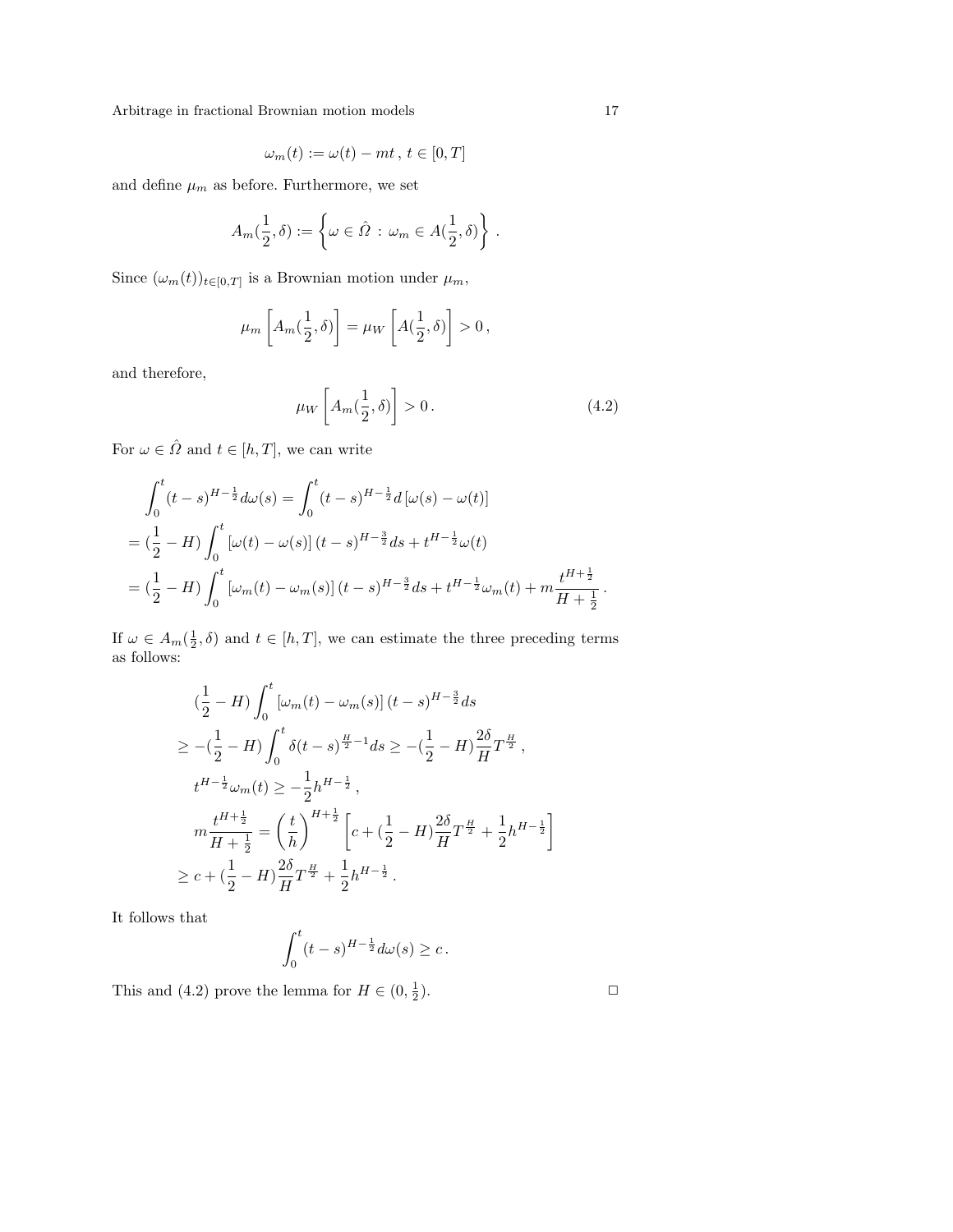**Theorem 4.3** Let  $B^H$  be a fBm with  $H \in (0, \frac{1}{2}) \cup (\frac{1}{2}, 1)$ . Let  $T \in (0, \infty)$ ,  $\sigma > 0$  and  $\nu : [0, T] \rightarrow \mathbb{R}$  be a measurable function such that  $\sup_{t \in [0,T]} |\nu(t)| < \infty$ . Consider the two cases

(i) 
$$
\tilde{Y}_t = \nu(t) + \sigma B_t^H
$$
,  $t \in [0, T]$   
\n(ii)  $\tilde{Y}_t = \exp(\nu(t) + \sigma B_t^H)$ ,  $t \in [0, T]$ 

If

$$
\vartheta^1 = g_0 1_{\{0\}} + \sum_{j=1}^{n-1} g_j 1_{(\tau_j, \tau_{j+1}]} \in \bigcup_{h>0} \mathbf{S}^h(\mathbb{F}^{\tilde{Y}})
$$

and there exists a  $j \in \{1, \ldots, n-1\}$  with  $P[g_j \neq 0] > 0$ , then in case (i),

$$
P\left[\left(\vartheta^1\cdot\tilde{Y}\right)_T\le-c\right]>0\quad\text{for all }c\ge0\,,
$$

and in case (ii),

$$
P\left[\left(\vartheta^1\cdot\tilde{Y}\right)_T<0\right]>0\,.
$$

*Proof* For notational simplicity we give the proof for  $\tilde{Y}_t = B_t^H$  and  $\tilde{Y}_t =$  $\exp(B_t^H)$ . The generalizations to the cases (i) and (ii) are obvious. To prove the theorem for  $\tilde{Y}_t = B_t^H$  we fix an  $h > 0$ , and consider a

$$
\vartheta^1 = g_0 1_{\{0\}} + \sum_{j=1}^{n-1} g_j 1_{(\tau_j, \tau_{j+1}]} \in \mathbf{S}^h(\mathbb{F}^{B^H}),
$$

such that there exists a  $j \in \{1, \ldots, n-1\}$  with  $P[g_j \neq 0] > 0$ . If

$$
k = \max \{ j \in \{ 1, \ldots, n-1 \} : P[g_j \neq 0] > 0 \},
$$

then

$$
\left(\vartheta^1 \cdot B^H\right)_T = \sum_{j=1}^k g_j \left(B^H_{\tau_{j+1}} - B^H_{\tau_j}\right)
$$
 almost surely.

Let  $c \geq 0$ . It is clear that

$$
P\left[\sum_{j=1}^{k} g_j \left(B_{\tau_{j+1}}^H - B_{\tau_j}^H\right) \le -c\right]
$$
\n
$$
\ge P\left[\sum_{j=1}^{k-1} g_j \left(B_{\tau_{j+1}}^H - B_{\tau_j}^H\right) + \sup_{t \in [h,T]} g_k \left(B_{\tau_k + t}^H - B_{\tau_k}^H\right) \le -c\right].
$$
\n(4.3)

 $\overline{a}$ 

Let

$$
\hat{\Omega} := \left\{ \omega \in C(\mathbb{R}) \, : \, \omega(0) = 0 \text{ and } \forall t \geq \mathbb{R} \,, \, \lim_{s \to t} \frac{\omega(t) - \omega(s)}{\sqrt{|t - s|} \log \left( \frac{1}{|t - s|} \right)} = 0 \right\} \,,
$$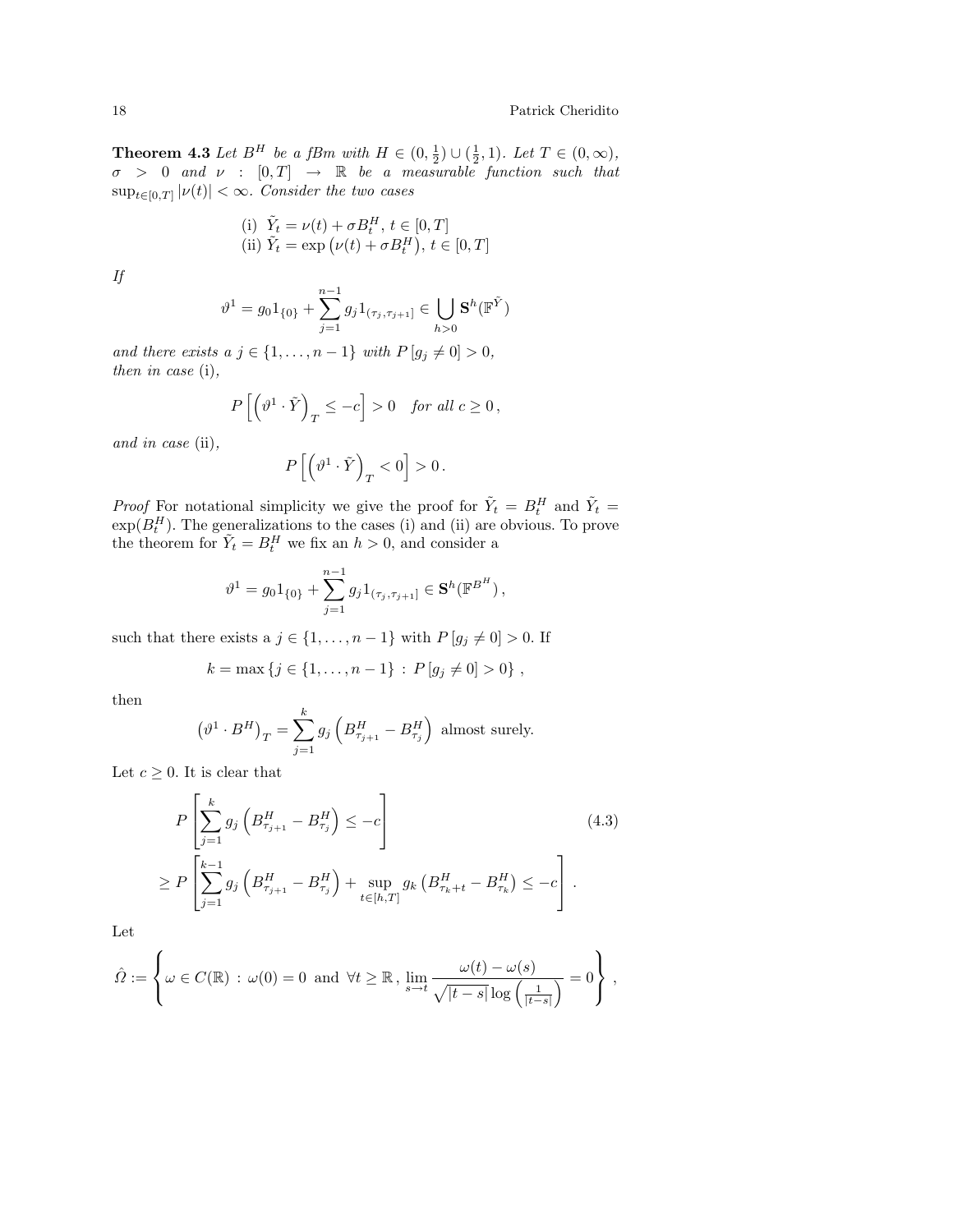B the  $\sigma$ -algebra of subsets of  $\hat{\Omega}$  that is generated by the cylinder sets and P the Wiener measure on  $(\hat{\Omega}, \mathcal{B})$ . Without loss of generality we can assume that  $(B_t^H)_{t\geq0}$  is defined on  $(\hat{\Omega}, \mathcal{B}, P)$  by the improper Riemann-Stieltjes integrals

$$
B_t^H(\omega) = \int_{-\infty}^t \left[ (t-s)^{H-\frac{1}{2}} - 1_{\{s \le 0\}} (-s)^{H-\frac{1}{2}} \right] d\omega(s), \ t \ge 0 \tag{4.4}
$$

(see Proposition 1.3 in Cheridito (2001a)). We define the filtration  $\mathbb{F}^{\hat{\Omega}} =$  $(\mathcal{F}^{\hat{\Omega}}_t)_{t\in[0,T]}$  by

$$
\mathcal{F}_t^{\hat{\Omega}} := \sigma \left\{ \left\{ \omega \in \hat{\Omega} : \omega(s) \leq a \right\} : -\infty < s \leq t, \, a \in \mathbb{R} \right\}
$$

It is clear that  $\mathbb{F}^{\hat{\Omega}}$  contains the filtration  $\mathbb{F}^{B^H} = (\mathcal{F}^{B^H}_t)_{t \in [0,T]}$ , which is given by © ª

$$
\mathcal{F}_t^{B^H} := \sigma\left\{B_s^H \,:\, 0 \leq s \leq t\right\} \,.
$$

Therefore the  $\mathbb{F}^{B^H}$ -stopping times  $\tau_1, \ldots \tau_k$ , are also  $\mathbb{F}^{\hat{\Omega}}$ -stopping times. In the following we split each function  $\omega \in \hat{\Omega}$  at the time point  $\tau_k(\omega)$ . We set

$$
\pi_1 \omega(s) := \omega(s) 1_{(-\infty, \tau_k(\omega)]}(s), \ s \in \mathbb{R},
$$
  

$$
\pi_2 \omega(s) := \omega(\tau_k(\omega) + s) - \omega(\tau_k(\omega)), \ s \ge 0,
$$

and let

$$
\varOmega_1 := \left\{ \pi_1(\omega) \in \mathbb{R}^{\mathbb{R}} \, : \, \omega \in \hat{\varOmega} \right\},\,
$$

 $\mathcal{B}_1$  the  $\sigma$ -algebra of subsets of  $\Omega_1$  that is generated by the cylinder sets,

$$
\Omega_2 := \left\{ \pi_2(\omega) \in C[0, \infty) \, : \, \omega \in \hat{\Omega} \right\}
$$

and  $\mathcal{B}_2$  the  $\sigma$ -algebra of subsets of  $\Omega_2$  that is generated by the cylinder sets. It can easily be checked that the mapping  $\pi_1 : (\hat{\Omega}, \mathcal{B}) \to (\Omega_1, \mathcal{B}_1)$  is  $\mathcal{F}_{\tau_k}^{\hat{\Omega}}$ -measurable. On the other hand, it follows from Theorem I.32 of Protter (1990) that  $(\pi_2 \omega(s))_{s\geq 0}$  is a Brownian motion under P which is independent of  $\mathcal{F}_{\tau_k}^{\hat{\Omega}}$ . It can be seen from (4.4) that for all  $\omega \in \hat{\Omega}$  and  $t \in [h, T]$ ,

$$
\left(\sum_{j=1}^{k-1} g_j \left(B_{\tau_{j+1}}^H - B_{\tau_j}^H\right) + g_k \left(B_{\tau_k+t}^H - B_{\tau_k}^H\right)\right) (\omega) = U_t(\pi_1 \omega, \pi_2 \omega)
$$

where for  $\omega_1 \in \Omega_1$ ,  $\omega_2 \in \Omega_2$  and  $t \in [h, T]$ ,

$$
U_t(\omega_1, \omega_2) := U^0(\omega_1) + g_k(\omega_1) (U_t^1(\omega_1) + U_t^2(\omega_2)),
$$
  
\n
$$
U^0(\omega_1) := \left(\sum_{j=1}^{k-1} g_j \left(B_{\tau_{j+1}}^H - B_{\tau_j}^H\right)\right)(\omega_1),
$$
  
\n
$$
U_t^1(\omega_1) := \int_{-\infty}^{\tau_k(\omega_1)} \left[ (\tau_k(\omega_1) + t - s)^{H - \frac{1}{2}} - (\tau_k(\omega_1) - s)^{H - \frac{1}{2}} \right] d\omega_1(s),
$$
  
\n
$$
U_t^2(\omega_2) := \int_0^t (t - s)^{H - \frac{1}{2}} d\omega_2(s).
$$

.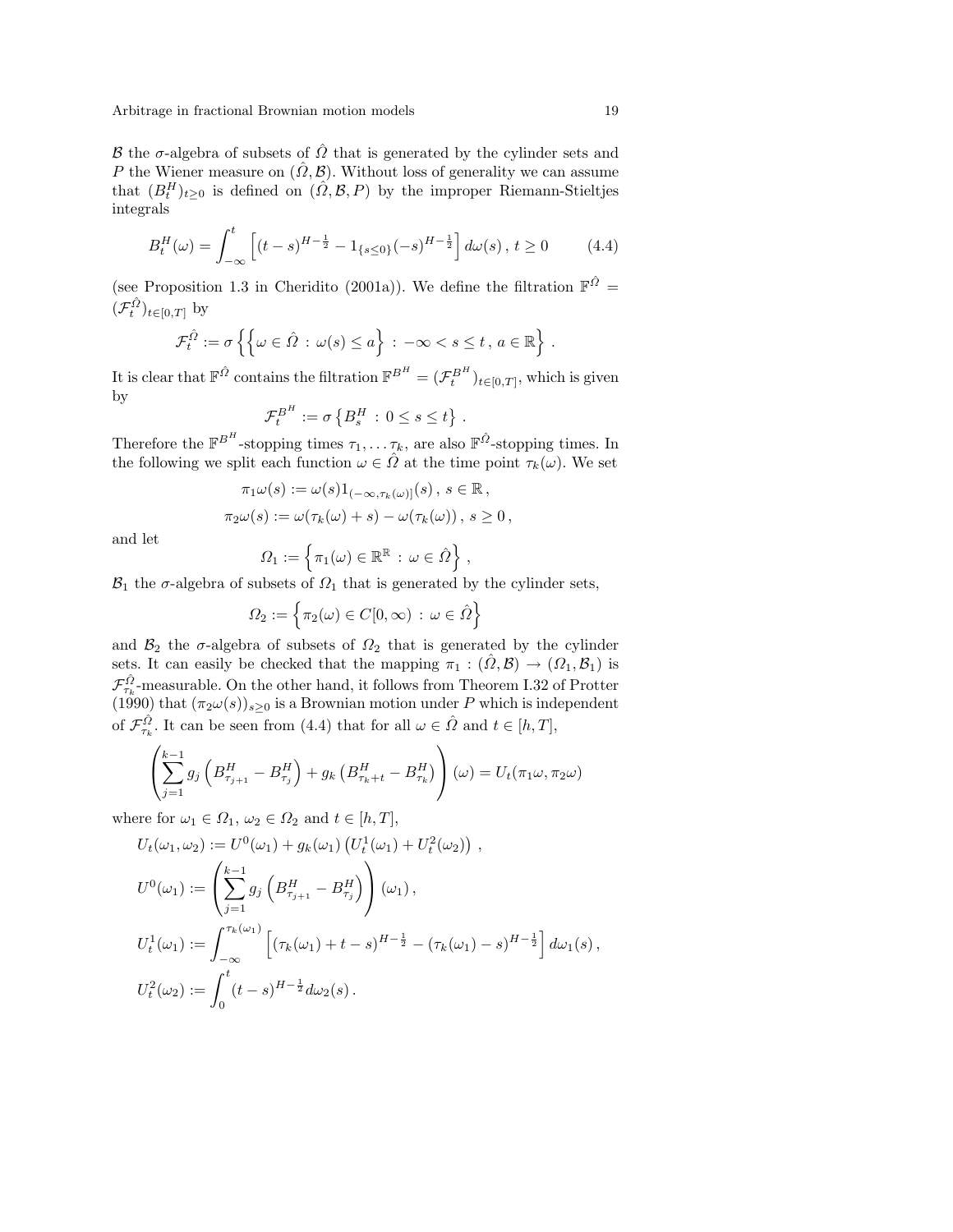Since  $(U_t)_{t\in[h,T]}$  is a continuous stochastic process on  $(\Omega_1 \times \Omega_2, \mathcal{B}_1 \otimes \mathcal{B}_1)$ , the set

$$
A := \left\{ (\omega_1, \omega_2) \in \Omega_1 \times \Omega_2 : \sup_{t \in [h, T]} U_t(\omega_1, \omega_2) \leq -c \right\}
$$

is  $\mathcal{B}_1 \otimes \mathcal{B}_2$ -measurable. It follows from Proposition A.2.5 of Lamberton and Lapeyre (1996) that for almost every  $\omega \in \Omega$ ,

$$
\mathrm{E}\left[1_A\left(\pi_1,\pi_2\right)\big| \mathcal{F}_{\tau_k}^{\hat{\Omega}}\right](\omega)=\phi\left(\pi_1\omega\right),\,
$$

where the mapping  $\phi : \Omega_1 \to \mathbb{R}$  is given by  $\phi(\omega_1) := E \left[ 1_A(\omega_1, \pi_2) \right], \omega_1 \in$  $\Omega_1$ . Since  $U_t^1(\omega_1)$  is for all  $\omega \in \Omega_1$  continuous in t,  $\sup_{t \in [h,T]} U_t^1(\omega_1)$  is for all  $\omega_1 \in \Omega_1$  finite. Therefore and since  $(\pi_2 \omega(t))_{t \geq 0}$  is a Brownian motion under P, it follows from Lemma 4.2 that for fixed  $\omega_1 \in \Omega_1$ ,

$$
\phi(\omega_1) = P \left[ \sup_{t \in [h,T]} U_t(\omega_1, \pi_2) \leq -c \right]
$$
  
\n
$$
\geq P \left[ U^0(\omega_1) + \sup_{t \in [h,T]} g_k(\omega_1) U_t^1(\omega_1) + \sup_{t \in [h,T]} g_k(\omega_1) U_t^2(\pi_2) \leq -c \right] > 0.
$$

Therefore,

.<br> $\overline{a}$ 

$$
P\left[\sum_{j=1}^{k-1} g_j \left(B_{\tau_{j+1}}^H - B_{\tau_j}^H\right) + \sup_{t \in [h,T]} g_k \left(B_{\tau_k + t}^H - B_{\tau_k}^H\right) \le -c\right]
$$
  
=  $E\left[1_A \left(\pi_1, \pi_2\right)\right] = E\left[E\left[1_A \left(\pi_1, \pi_2\right) \mid \mathcal{F}_{\tau_k}^{\hat{\Omega}}\right]\right] = E\left[\phi \circ \pi_1\right] > 0.$ 

This and (4.3) prove the theorem in the case  $\tilde{Y}_t = B_t^H$ . If  $\tilde{Y}_t = \exp(B_t^H)$ , let us assume there exists an  $h > 0$  and a

$$
\vartheta^1 = g_0 1_{\{0\}} + \sum_{j=1}^{n-1} g_j 1_{(\tau_j, \tau_{j+1}]} \in \mathbf{S}^h(\mathbb{F}^{B^H})
$$

such that there exists a  $j \in \{1, ..., n-1\}$  with  $P[g_j \neq 0] > 0$  and  $(\vartheta^1 \cdot \tilde{Y})_T \geq 0$  almost surely. If

$$
k = \min \left\{ l : P[g_l \neq 0] > 0 \text{ and } \sum_{j=1}^{l} g_j \left( e^{B_{\tau_{j+1}}^H} - e^{B_{\tau_j}^H} \right) \ge 0 \text{ a.s.} \right\},\right\}
$$

then either

$$
\sum_{j=1}^{k-1} g_j \left( e^{B_{\tau_{j+1}}^H} - e^{B_{\tau_j}^H} \right) = 0
$$
 almost surely, or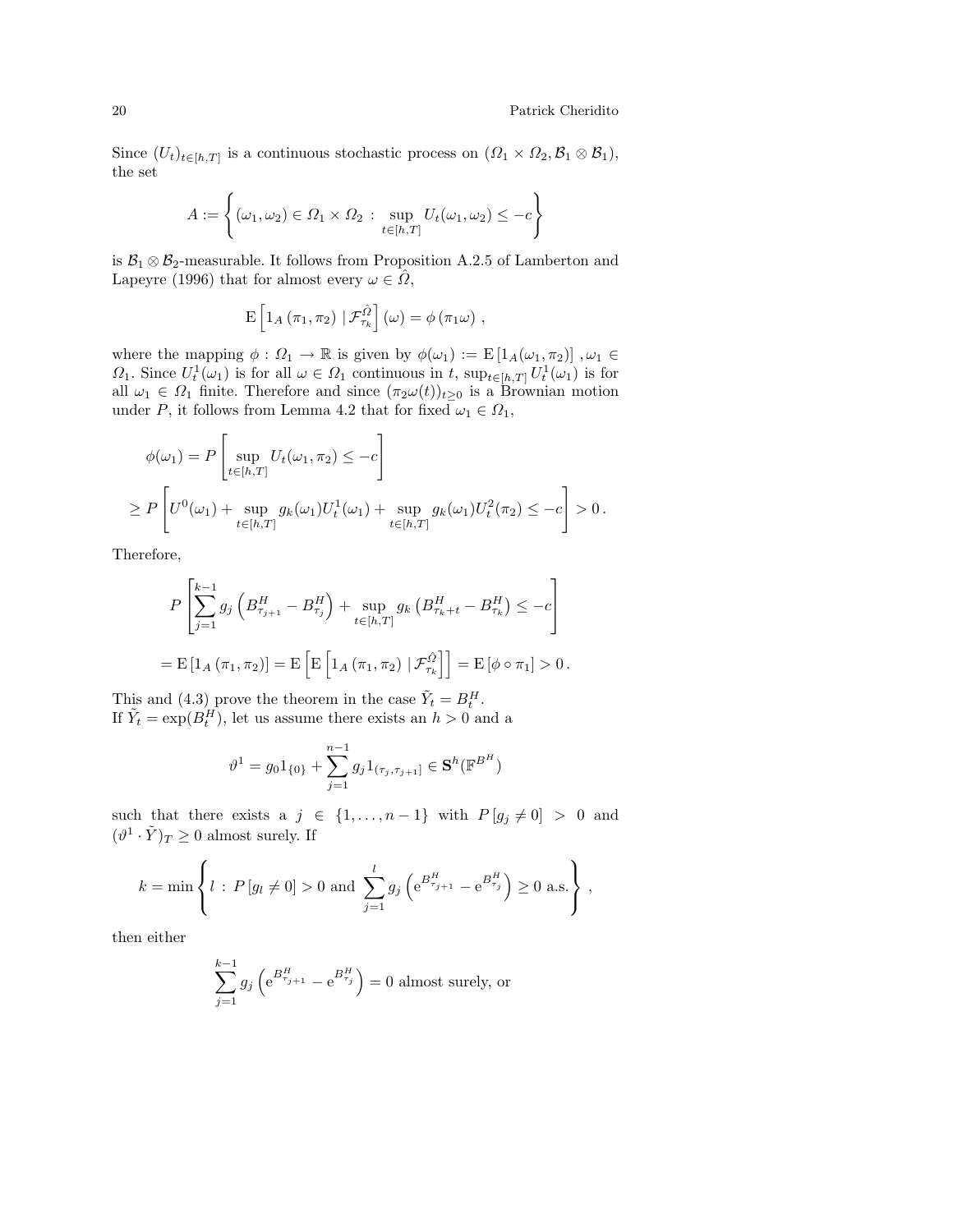$$
P\left[\sum_{j=1}^{k-1} g_j \left(e^{B_{\tau_{j+1}}^H} - e^{B_{\tau_j}^H}\right) < 0\right] > 0.
$$

In both cases,  $P[C] > 0$  for

$$
C := \left\{ \sum_{j=1}^{k-1} g_j \left( e^{B_{\tau_{j+1}}^H} - e^{B_{\tau_j}^H} \right) \leq 0 \right\}.
$$

With the same method that we used in the first part of the proof one can deduce from Lemma 4.2 that for almost all  $\omega \in C$ ,

$$
P\left[\sum_{j=1}^{k-1} g_j \left(e^{B_{\tau_{j+1}}^H}-e^{B_{\tau_j}^H}\right)+\sup_{t\in[h,T]} g_k \left(e^{B_{\tau_k+t}^H}-e^{B_{\tau_k}^H}\right)<0\right|\mathcal{F}_{\tau_k}^{\hat{\Omega}}\right](\omega)>0\,,
$$

which implies that

$$
P\left[\sum_{j=1}^{k} g_j \left(e^{B_{\tau_{j+1}}^H} - e^{B_{\tau_j}^H}\right) < 0\right] \\
\geq P\left[\sum_{j=1}^{k-1} g_j \left(e^{B_{\tau_{j+1}}^H} - e^{B_{\tau_j}^H}\right) + \sup_{t \in [h,T]} g_k \left(e^{B_{\tau_k+t}^H} - e^{B_{\tau_k}^H}\right) < 0\right] > 0.
$$

This contradicts our assumption and therefore, completes the second part of the proof.  $\Box$ 

It follows from Theorem 4.3 that if trading strategies are restricted to the to class  $\bigcup_{h>0} \Theta_{\rm sf}^h(\mathbb{F}^{\tilde{Y}})$ , then in case (i) there exist no non-trivial admissible strategies and in particular no FLVR, and in case (ii) there exists no arbitrage. An inspection of the proof of Theorem 4.3 shows that in case (ii), a  $\vartheta$  ∈  $\bigcup_{h>0} \Theta_h^h(\mathbb{F}^{\tilde{Y}})$  can only be admissible if  $\vartheta^1$  is almost surely non-negative.

It follows from similar arguments to the ones in the proof of Theorem 4.3 that in both cases (i) and (ii) the cheapest way to super-replicate a Eu-**The strategy of the complexity of the strategy of**  $\bigcup_{h>0} \Theta_{\text{sf}}^h(\mathbb{F}^{\tilde{Y}})$  **is to buy the stock. In** particular, in both cases (i) and (ii) of Theorem 4.3 the model  $(X_t, Y_t)_{t \in [0,T]}$ is incomplete when trading strategies are restricted to  $\bigcup_{h>0} \Theta_{\text{sf}}^h(\mathbb{F}^{\tilde{Y}})$ .

### References

- 1. Cheridito, P.: Regularizing fractional Brownian motion with a view towards stock price modelling. Diss. ETH No. 14051, www.math.ethz.ch/∼dito (2001a)
- 2. Cheridito, P.: Mixed fractional Brownian motion. Bernoulli 7(6), 913-934 (2001b)
- 3. Cutland, N.J., Kopp P.E., Willinger W.: Stock price returns and the Joseph effect: A fractional version of the Black-Scholes model. Progress in Probability 36, 327-351 (1995)